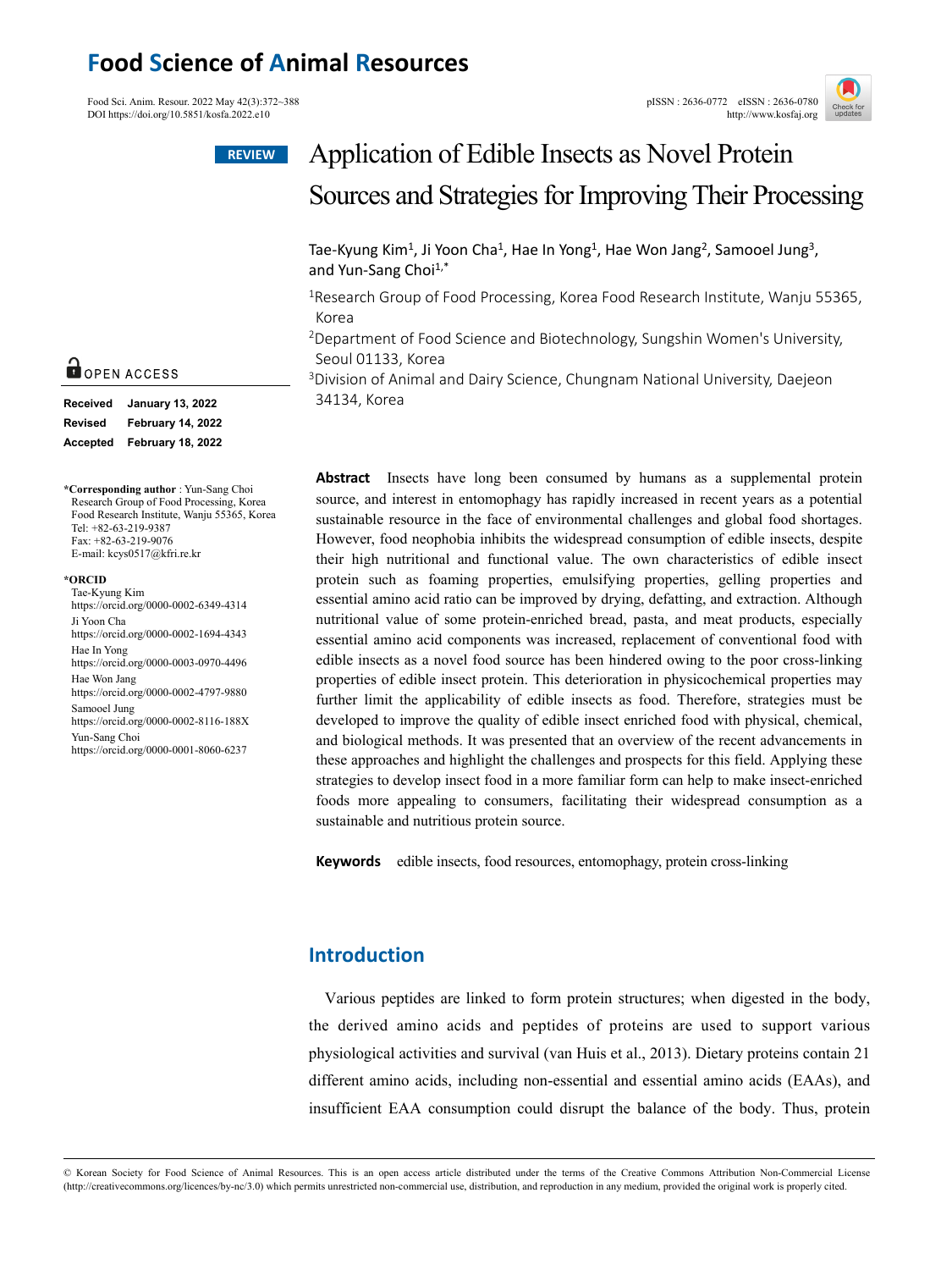intake is essential, but obtaining sufficient dietary protein from conventional food sources could spend too many resources such as soil, water, and energy, and their production and/or harvesting are often harmful to the environment (Kim et al., 2022b; Post, 2012). Moreover, with a limited scope for increasing the production of conventional food sources, the increasing global demand for food is difficult to meet (Kim et al., 2019b). Therefore, investigations into identifying various alternatives to conventional food sources have increased, and several solutions have been suggested for the utilization of more efficient food production systems (van Huis et al., 2013). To this end, several studies have evaluated the replacement of conventional food sources for obtaining sufficient proteins, including vegetable proteins, *in vitro* meat, and edible insects as emerging novel protein sources (Post, 2012; van Huis et al., 2013). Similarity in taste and texture to conventional foods is a major deciding factor that influences consumer perception; thus, among potential alternative food sources, edible insects diverge the most from the conventional appearance of food (Kim et al., 2019b). Although numerous people worldwide regularly consume edible insects without processing, many have negative perceptions of insects in general, and therefore cannot be easily convinced to include them as part of their regular diets. Therefore, the promotion and utilization of edible insects in food systems must be improved.

To effectively incorporate insect proteins into food systems as high value-added functional ingredients, these proteins should be thoroughly assessed to best exploit edible insects as a dietary protein alternative. Previous reviews have highlighted the nutritional value, types, pre-treatment technologies, and health benefits of insects available for human consumption (Kim et al., 2019b; Liceaga et al., 2022; Mintah et al., 2020a; Mutungi et al., 2019; van Huis et al., 2021). Although application of edible insects on conventional food has been increased, these previous studies have not discussed advance and limitation for the use of edible insects as a food ingredient and improvement strategy. Therefore, in this review, we focused on the research progress to date related to the detailed usage, nutritional information, value, limitations, processing, and application of edible insects and suggested strategies for improving edible insect protein characteristics.

# **Why People Have a Different Attitude toward Insects as Food by Regions and How to Regulate Edible Insects Legally**

Traditionally, insects were important food resources for early human societies because the hunting of insects was relatively easier than that of other animals (Valadez, 2003). People in various countries and from different cultures continue to routinely consume edible insects; insects on the ground are used as food resources for over 80% (Kim et al., 2019b). The consumption of edible insects is higher in human populations living in sub-torrid and torrid zones than in those living in temperate zones (van Huis et al., 2013). These geographic differences in the propensity to consume edible insects as food might be attributed to the differences in the respiratory system of insects. The diffusion of gases could be influenced by the environmental conditions of specific regions, consequently affecting the growth and size of the available insects (Kirkpatrick, 1957). Seasonal changes in the temperate zone are responsible for the small size and complex assemblages of insects throughout the year, whereas the consistently high temperature of tropical regions accelerates the diffusion rate of oxygen, and a stable climate might promote the presence of active insects throughout the year (van Huis et al., 2013).

To date, in most regions, insects have been consumed as a whole by frying, broiling, boiling, steaming, grilling, drying, or other traditional cooking methods. Although some studies have shown a reduction in crude protein, ash, and zinc contents after cooking, these cooking processes may generally enhance the safety, flavor, shelf life, and digestibility of insects (van Huis et al., 2013; Williams et al., 2016). A neophobic response toward insects as food has largely inhibited the broader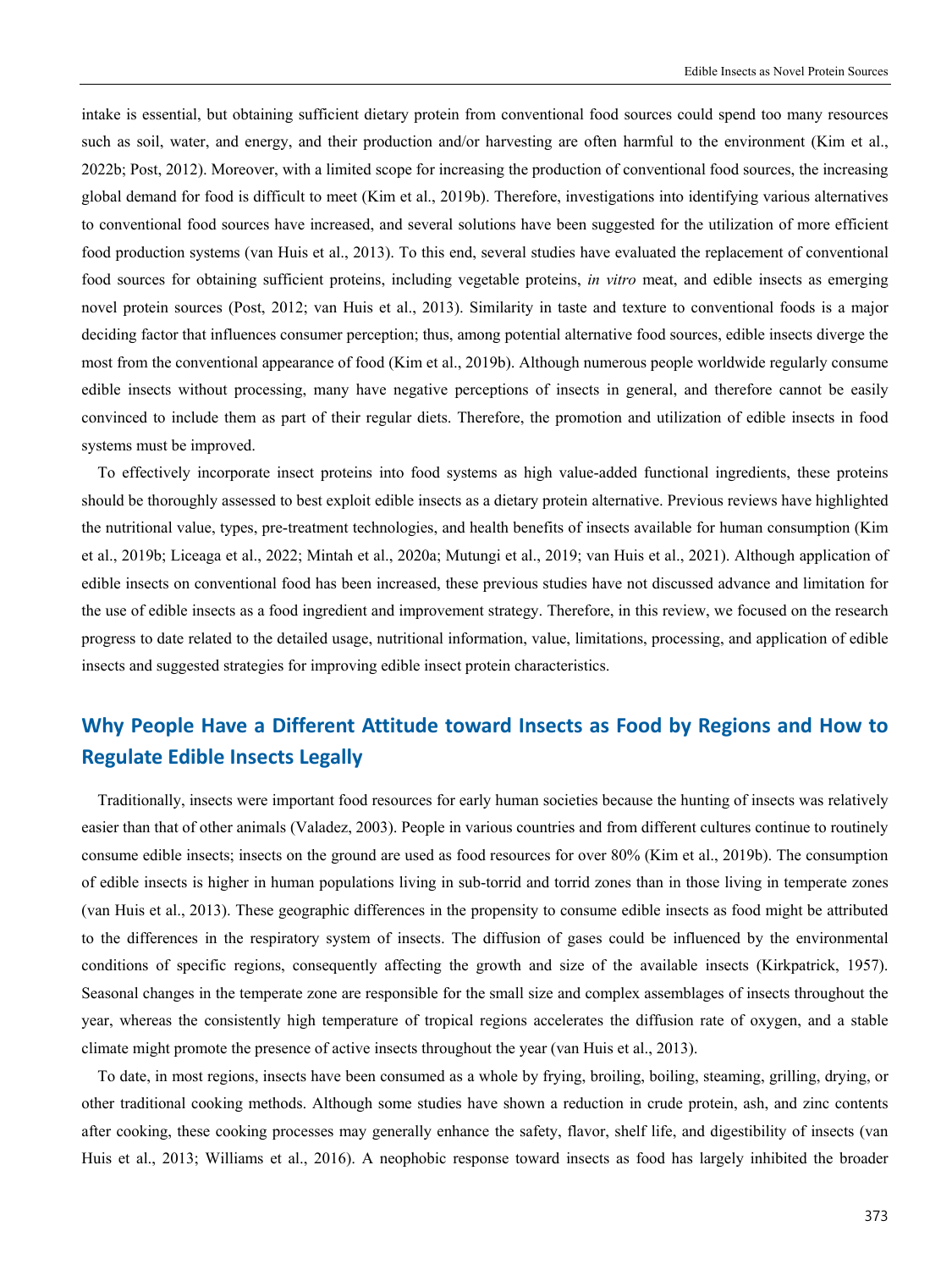consumption of edible insects, which is derived from an unfamiliar bias and prejudice that insects are dirty and unclean and that they would have negative effects on health if consumed (Kim et al., 2019b). However, constant marketing and education regarding the nutritional value and consumption benefits of edible insects can gradually affect the willingness of people to consume them (Kim et al., 2019b).

Regardless of culture or geography, interest in edible insects has been increasing in recent years, especially in western societies, and legislation about the use of insects as food and feed has been established worldwide (Liceaga et al., 2022). The European Union (EU) submitted regulation No 2015/2283 related to edible insects. *Acheta domesticus, Gryllodes sigillatus, Alphitobius diaperinus, Hermetia illucens, Apis mellifera, Locusta migratoria*, and *Tenebrio molitor* have been permitted as food for human consumption as of October 2020, and insect food products must pass a safety assessment by the European Food Safety Authority. Moreover, various regulations about the rearing, feeding, slaughtering, and hygiene processing of edible insects have been updated (Lähteenmäki-Uutela et al., 2021). The United States Food, Drug, and Cosmetic Act (United States Code, Title 21) has included the consumption of insects as food and feed since 2013 with no specific set of standards for edible insects beyond following the general Food and Drug Administration standard (i.e., bacterial testing and manufacturing practice certification). Other countries, including Canada, Australia, China, Japan, Thailand, and South Korea, have also updated their regulations related to edible insects in recent years (Lähteenmäki-Uutela et al., 2021).

# **Useful Information for Promoting Edible Insects as Novel Protein Sources**

The critical limitation of conventional food supply systems should be mentioned when promoting edible insects to the population as novel protein sources. The global population has been rapidly increasing and is expected to reach 9.7 billion in 2050. However, existing conventional food systems cannot provide a sufficient supply to the global population, as such systems incur high environmental costs such as land, water, and air pollution, and loss of biodiversity (Berners-Lee et al., 2018; Post, 2012). Therefore, an alternative food supply system must be developed for the present and future generations. Among various alternatives, the consumption of edible insects as food has been emphasized owing to several advantages for the environment and human health (van Huis, 2013). However, people in developed countries generally do not consider insects as food sources because of their negative perception of insects, and the various negative idioms related to insects, spiders, and other invertebrates can inhibit the consumption of edible insects (Meyer-Rochow and Kejonen, 2020). Thus, reframing to a positive expression of idioms can change this negative perception (Mishyna et al., 2020).

Edible insects should be exploited in an effective and positive manner according to precise information derived from experimental data. To encourage edible insect consumption to the public, the following themes are typically included when providing information: Population increase, environmental impact, and nutritional value (Kim et al., 2019b). Despite these valid reasons, insects are primarily considered to be disease carriers by most consumers (Castro and Chambers, 2019). However, insect-specific pathogenic microorganisms are considered harmless to humans; only contamination with human pathogenic and toxin-forming microorganisms during unhygienic rearing, processing, and transport can critically compromise the safety of edible insects (Schlüter et al., 2017). Therefore, microbiological criteria should be established according to the standards for general food by each government. In terms of environmental cost, edible insects are a highly efficient food source compared to conventional animal food. Oonincx and de Boer (2012) investigated the environmental impact of the mealworm *T. molitor* over their lifecycle. They chose three main factors to determine differences in the environmental impact of food: Enteric CH4 production, reproduction rate, and feed conversion efficiency. Mealworms exhibited a lower impact than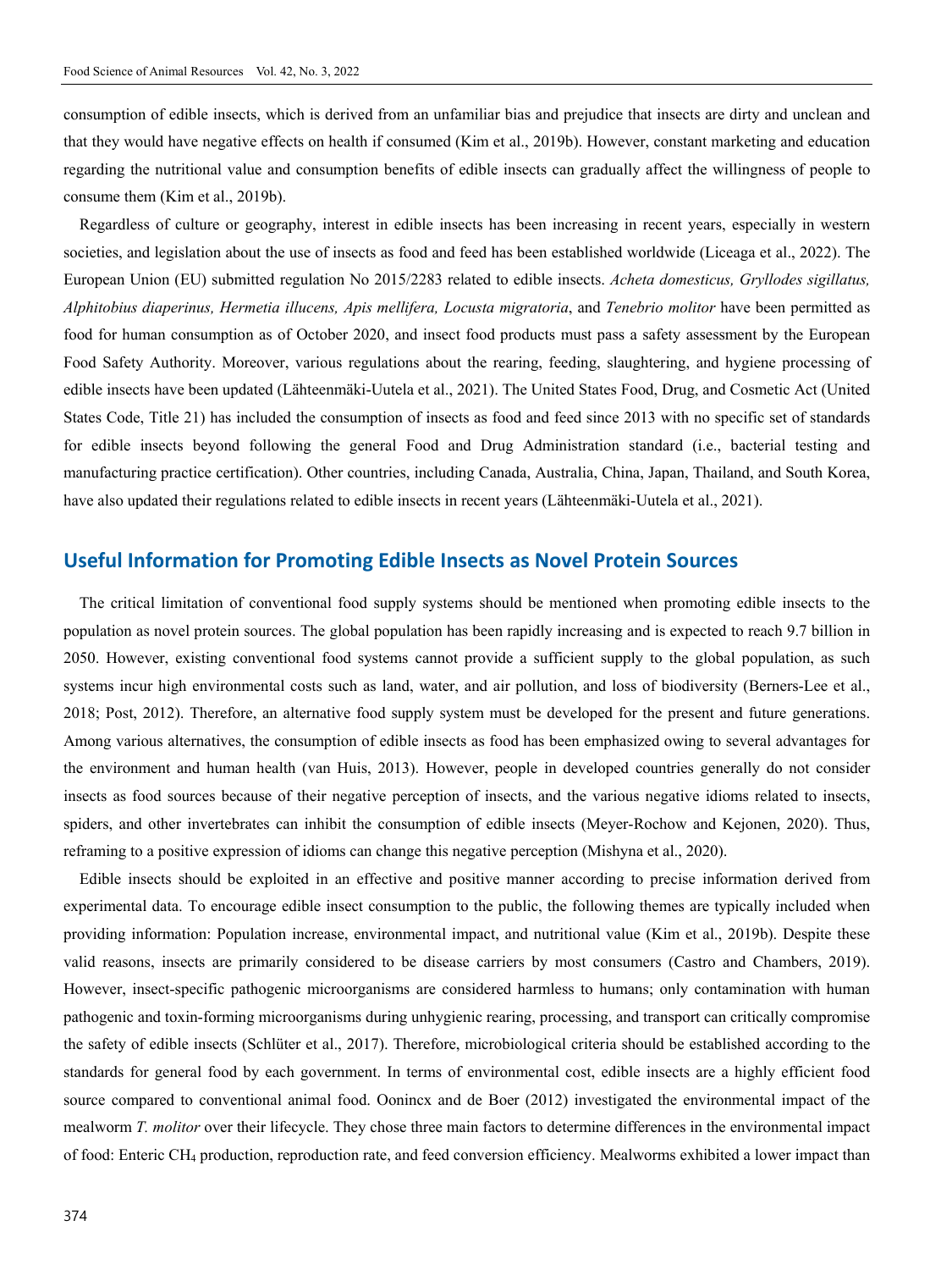animal sources (pork, chicken, and beef) with advantages of no CH4 emission, high reproduction (one female insect can produce 160 eggs), a short lifecycle, and low feed conversion ratio (mealworm=2.2, chicken=2.3, pigs=4.0, and beef cattle =2.7−8.8). In addition to mealworms, other species such as black soldier fly larvae, crickets, and grasshoppers have taken the center stage as alternative protein sources with a low environmental impact (Bosch et al., 2019; Halloran et al., 2017; Wegier et al., 2018). Edible insects also have high nutritional value with high levels of EAAs, unsaturated fatty acids, polysaccharides, and micronutrients (Kim et al., 2019b).

Providing this positive information can also help increase the willingness of consumers to pay for edible insects. Consumers generally have a positive attitude toward tasting insects when they are first provided with brief information regarding the various advantages of edible insects for the environment and human health (Barsics et al., 2017). Placentino et al. (2021) served insect-based protein bars to professional athletes and found that providing brief information regarding the environmental and nutritional benefits of edible insects enhanced the willingness of the athletes to taste the bar. The authors further expected that the consumption of edible insects by professional athletes would promote broader consumer engagement. The sensory experience and appearance of edible insects can also be important factors in improving the taste of edible insects (Mishyna et al., 2020). As an unfamiliar appearance can reduce the willingness to taste edible insects, processing to modify the appearance has been attempted by the food industry (Castro and Chambers, 2019). Processed edible insects have been used as food resources after drying, defatting, and extraction.

# **Processing Methods for Obtaining High-Quality Protein from Edible Insects**

Conventional proteins derived from slaughtered animals can be categorized by their sources such as meat, blood, organs, or skin; the physicochemical properties of the proteins clearly differ across these categories, which determine their applicability in various purposes. However, such categorization of edible insects is more difficult because of their small size. Therefore, fractionation is the most important factor in insect protein processing because of the difficulty in separating the skeleton and protein parts of the insect body (Purschke et al., 2018a). In this section, we provide an overview of the key processes that should be considered for enhancing the physicochemical properties of proteins from edible insects.

#### **Drying methods**

Drying is a useful and traditional method for increasing the efficiency of food systems by reducing the weight and increasing the shelf life of the product. However, drying processes that reduce the moisture content, inhibit microbial growth, and alter the enzymatic activity and chemical reactions, can ultimately change the quality of food (Mujumdar and Jangam, 2011). A summary of the key drying methods of protein enhancement in edible insects is provided in Table 1.

More efficient and hygienic drying methods have been developed in recent years, which have applicability in the food industry for obtaining high-quality edible insect powder or extracted protein. Drying can be performed using a heat pump at a temperature lower than that used with a conventional hot-air oven because of the recovered heat cycle. For improving the performance of heat pump drying, the development systems have been divided into four groups: Heat pump system, external heating mode, drying gas, and operating mode (Mujumdar and Jangam, 2011). The energy used for drying can be reduced with a combination of two or more technologies (Hnin et al., 2018). Owing to its simplicity and hygiene, solar-assisted drying could be a useful method in this regard, which utilizes an auxiliary air heater, forced convection, and chemical heat pump (Hnin et al., 2018).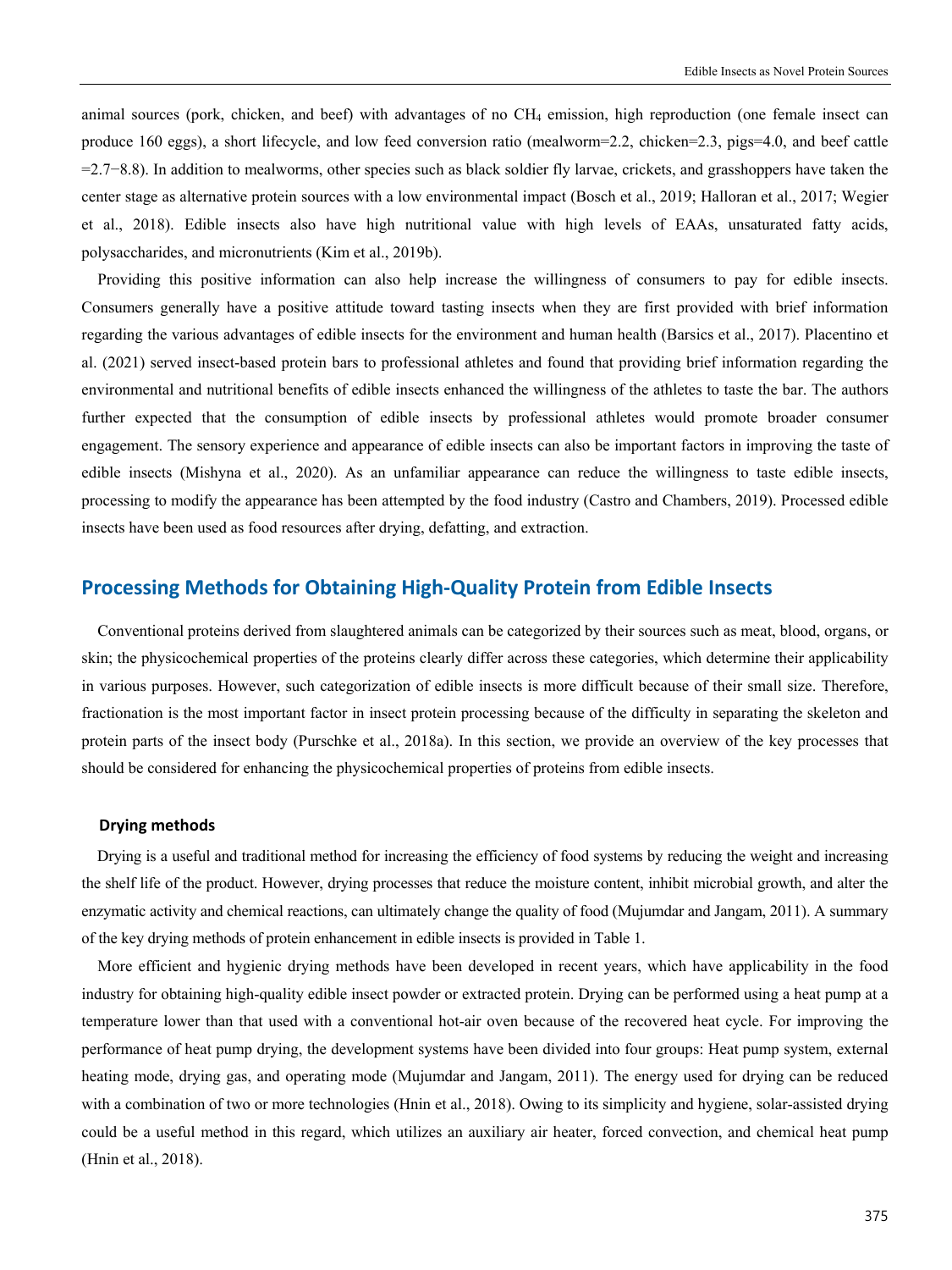| Methods                           | Advantages                                                                                                                                              | Disadvantages                                                                                                               |
|-----------------------------------|---------------------------------------------------------------------------------------------------------------------------------------------------------|-----------------------------------------------------------------------------------------------------------------------------|
| Drying process                    |                                                                                                                                                         |                                                                                                                             |
| Sun-drying                        | - Economical<br>- Easy to dry                                                                                                                           | - High temperature differential<br>- Rewetting<br>- Contamination by animals, wind, or dust<br>- Long drying period         |
| Freeze-drying<br>(lyophilization) | - High nutritional value<br>- Conservation of protein quality                                                                                           | - High cost<br>- Lipid oxidation                                                                                            |
| Oven-drying                       | - Short drying period<br>- High accuracy                                                                                                                | - Protein deterioration                                                                                                     |
| Heat pump drying                  | - High energy efficiency in cost<br>- Lower protein deterioration than that with oven-<br>drying                                                        | - High cost and difficult to install<br>- Low efficiency under cold conditions                                              |
| Solar-assisted drying             | - More hygienic than sun-drying<br>- Improved drying efficiency when combined with<br>other methods<br>- Easy to dry<br>- Saving energy                 | - Microbial hazard<br>- Additional cost<br>- Relatively humidity under 60%<br>- Climate conditions affect drying efficiency |
| Infrared radiation                | - Uniform heating<br>- High heat transfer rate<br>- High cost-efficiency                                                                                | - Distance control                                                                                                          |
| Microwave                         | - Rapid drying speed<br>- Easy to control drying conditions                                                                                             | - Non-uniform drying<br>- Low penetration depth<br>- Damage in texture                                                      |
| Modified atmosphere<br>drying     | - Browning reaction or any oxidation could be<br>prevented                                                                                              | - Requirement of the replacement of oxygen with<br>nitrogen or carbon dioxide                                               |
| Superheated steam                 | - Low explosion hazard<br>- Protection from oxidation<br>- Microbial safety<br>- Constant drying rate                                                   | - High operating pressure needed for high drying<br>rate<br>- Low drying rate with large equipment                          |
| Impinging steam                   | - High drying rate in thin products<br>- Uniform drying                                                                                                 | - Less uniform texture                                                                                                      |
| Contact sorption                  | - Easy way to assist                                                                                                                                    | - Food safety of absorbents<br>- Requirement of another drying process to dry<br>absorbents                                 |
| Pulsed electric field             | - Microbial safety<br>- Prevent nutrients<br>- Short treatment time                                                                                     | - High initial cost<br>- No effects on spores or enzymes<br>- Only suitable for liquid<br>- Low energy efficiency           |
| Osmotic dehydration               | - Improvement of quality and prevention of quality<br>deterioration<br>- Low energy cost<br>- Flavor retention<br>- Reduces enzymatic browning reaction | - Increase in saltiness or sweetness<br>- Decrease in acidity                                                               |
| Fluid bed                         | - High drying rate<br>- High thermal efficiency<br>- Low maintenance cost<br>- Reduced contact time<br>- Easy to control                                | - High energy consumption<br>- Non-uniform quality<br>- Agglomeration of flour<br>- Flammable                               |

#### **Table 1. Edible insect-drying methods following harvesting and their advantages and disadvantages**

Sources: Antal (2015), Hnin et al. (2018), Khampakool et al. (2020), Lenaerts et al. (2018), Mujumdar and Jangam (2011), Nyangena et al. (2020).

When comparing the effects of solar-drying and oven-drying on the moisture content and microbial count of edible insects, the moisture content was not significantly different between the two methods, whereas the microbial count was found to be higher with solar-drying than with oven-drying methods (Nyangena et al., 2020). Therefore, microbial hazards should be considered when using solar-drying methods. Infrared radiation can also be used to dry food materials, which can be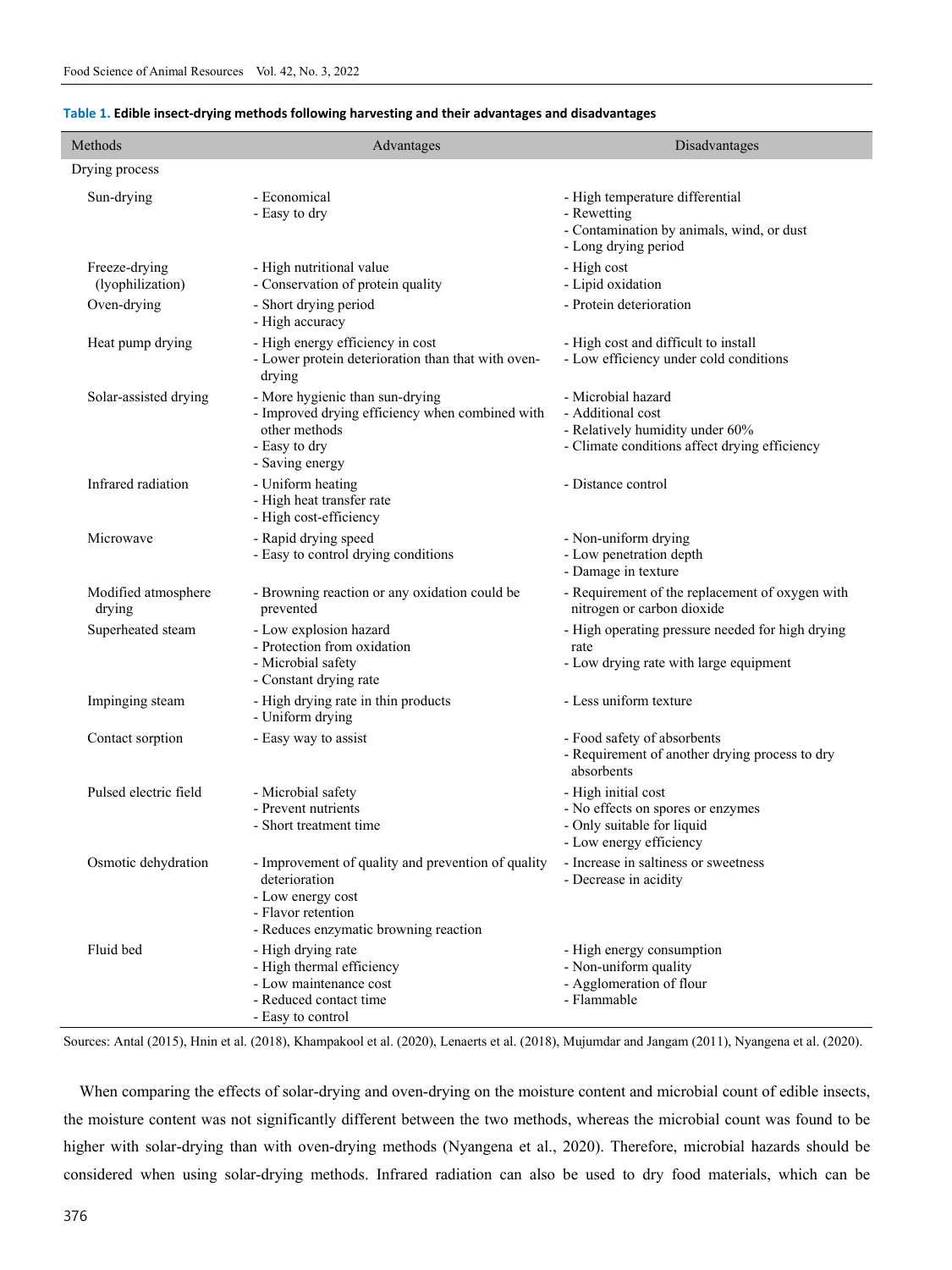combined with hot-air drying, microwave drying, or freeze-drying technologies (Antal, 2015). In infrared-radiated samples, the diffusion rate increases without increasing the surrounding air temperature. This technology is, therefore, widely used in the food industry owing to its advantages, such as uniform heating, high heat transfer rate, and cost-efficiency. The effect of the hybrid drying method combining infrared drying and freeze-drying was reported to be similar to that of the single freezedrying method (Antal, 2015). Infrared-assisted freeze-drying of *Protaetia brevitarsis* reduced the energy consumption by more than 90%, and the protein content and appearance score were higher than those obtained with freeze-drying and ovendrying (Khampakool et al., 2020).

Microwaves have various advantages such as a rapid drying speed and easy control of drying conditions; however, nonuniform drying, low penetration depth, and damage in texture are critical drawbacks of using microwaves as a drying technology (Mujumdar and Jangam, 2011). Although minor changes were observed between microwave-dried and freezedried *T. molitor*, sensory inspection requires improvement (Lenaerts et al., 2018). In addition to the aforementioned drying methods, modified atmosphere drying and methods involving superheated steam, impinging steam, contact sorption, pulsed electric field, osmotic dehydration, fluid bed, belt conveyor, ultrasound, and ultrasonic waves can be used to dry food materials, including edible insects (Hnin et al., 2018).

#### **Defatting methods**

Defatted edible insects have higher nutritional value and functionality than raw edible insect proteins, such as improved foaming capacity and emulsifying properties (Kim et al., 2020a). A summary of the key defatting methods of protein enhancement in edible insects is provided in Table 2. In the food industry, hexane is frequently used to remove fat components from food such as soybean, because of its higher efficiency than other organic solvents (Russin et al., 2011). However, because the hexane solvent originates from fossil fuels, a discontinuous supply and unstable price might impose a limitation for its economic use. Therefore, alternatives to hexane that are amenable to the assessment of environmental and health risks need to be developed. In addition, such alternatives should satisfy the following conditions: Continuous supply, health and environment safety, high fire resistance, and economic and industrial efficiency (Russin et al., 2011). Kim et al. (2021) suggested that ethanol could be considered an alternative to hexane to defat edible insects and improve protein quality. Moreover, Russin et al. (2011) suggested that aqueous extraction could replace hexane extraction. However, some other

| Methods             | Advantages                                                                     | Disadvantages                                                                             |  |
|---------------------|--------------------------------------------------------------------------------|-------------------------------------------------------------------------------------------|--|
| Defatting process   |                                                                                |                                                                                           |  |
| Hexane              | - High efficiency<br>- Low protein denaturation                                | - Environmental implications<br>- Limited quantity<br>- Health risk<br>- Highly flammable |  |
| Alcohols            | - Sustainable<br>- Familiarity                                                 | - Higher protein denaturation than hexane<br>- Low efficiency<br>- High cost              |  |
| Aqueous extraction  | - Low pollution<br>- Non-toxic<br>- Low cost<br>- Minimal protein denaturation | - The lowest efficiency<br>- High level of residual lipids and their oxidation            |  |
| Supercritical $CO2$ | - Rapid oil extraction                                                         | - Not suitable for protein extraction                                                     |  |

| Table 2. Edible insect-defatting methods following harvesting and their advantages and disadvantages |  |  |
|------------------------------------------------------------------------------------------------------|--|--|
|------------------------------------------------------------------------------------------------------|--|--|

Sources: Gravel and Doyen (2020), Kim et al. (2020a), Russin et al. (2011), Wiese and Snyder (1987).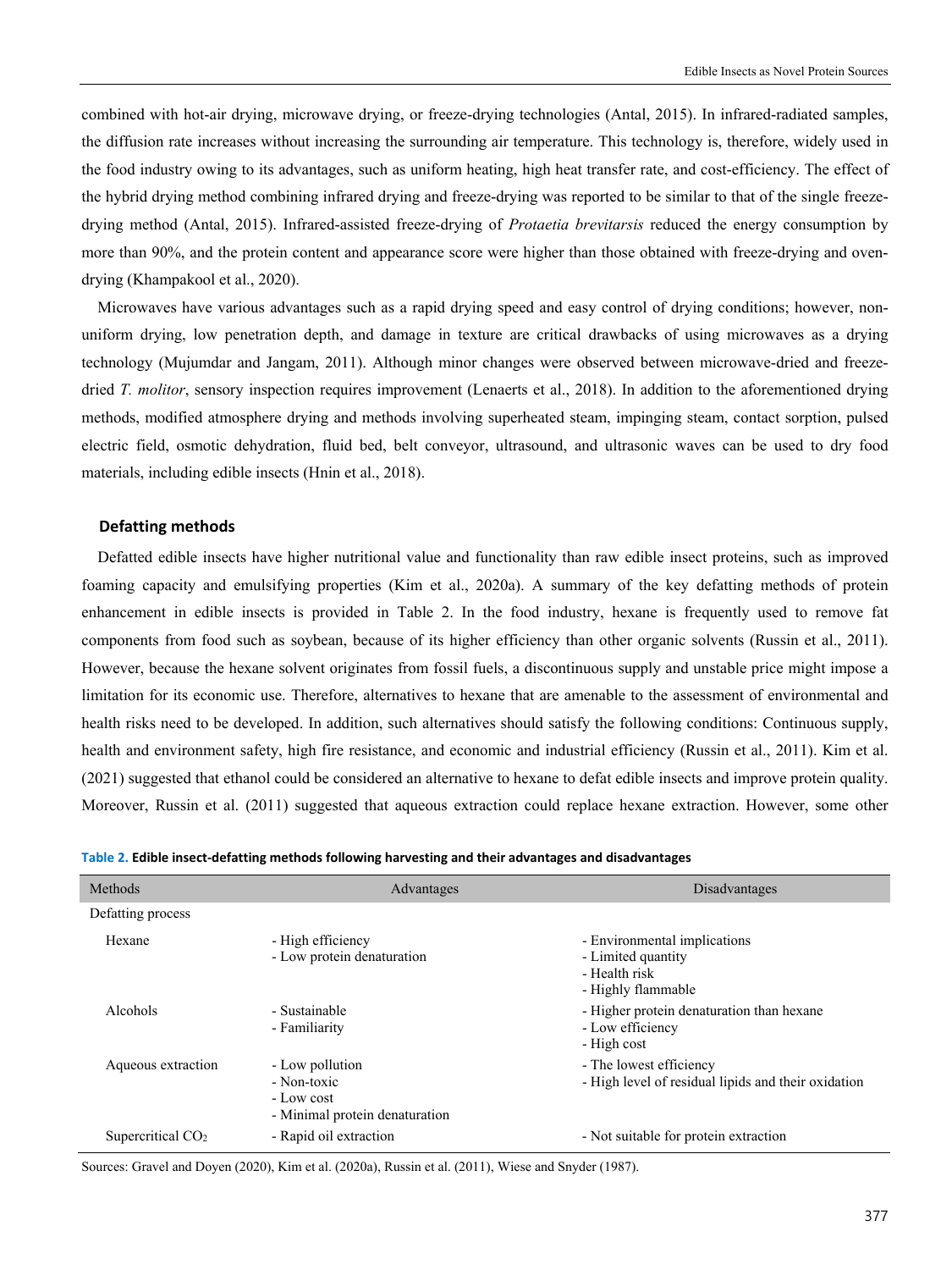technologies are applied when defatting from insects using aqueous extraction because the defatting yield of this extraction method was the lowest when compared to organic solvent extraction (Laroche et al., 2019). Ultrasonication, protein precipitation, micro- or ultrafiltration, membrane isolation methods, and enzyme hydrolysis could be suggested to enhance the efficiency of aqueous extraction (Russin et al., 2011). The supercritical carbon dioxide extraction method was developed in the early 1980s; however, this technology appears to be more useful for oil extraction than protein extraction (Russin et al., 2011). Wiese and Snyder (1987) demonstrated that defatting performed after drying or grounding provides a higher oil yield than flakes in soybean; therefore, it is recommended to perform drying or grounding before defatting (Gravel and Doyen, 2020).

#### **Extraction methods**

Extraction has been conducted for enhancing the functional properties of proteins. A summary of the key extraction methods of protein enhancement in edible insects is provided in Table 3. Protein solubility could be a key factor and serves as an excellent index of quality, as it is related to other functional properties (Zayas, 2012). The solubility of proteins in the solubilized buffer is determined by the distinction between the isoelectric point of the protein, which in turn is affected by the pH and ionic strength of the buffer (Zayas, 2012). In addition, protein structure and properties such as the amino acid composition, amino acid sequence, polar and nonpolar contents, and molecular weight could be used for determining the proportions of hydrophobic and hydrophilic residues that affect protein solubility (Zayas, 2012). Therefore, by controlling the solubility with different extraction methods, the yield of proteins extracted from different food sources can be changed. Although protein extraction from edible insects has not been explored extensively to date, it has garnered increased interest recently. Yi et al. (2013) studied the effect of aqueous extraction on the protein quality of five different mealworms, and their supernatant yield was approximately 20%. Kim et al. (2020a) compared the changes in protein technical function following protein extraction by centrifugation and suggested that centrifugation could be useful for separating soluble and insoluble proteins. Both these studies used 0.02% ascorbic acid to prevent oxidation during extraction. However, a recent study showed that alkaline conditions can solubilize proteins more effectively than what is possible with ascorbic acid because of their strong ionic strength (Kim et al., 2019a). Furthermore, dissolving the extracted protein in an alkaline buffer enhances its function (Yi et al., 2013). In-salt methods can enhance the ionic strength of edible insects and increase the functional properties of the extracted proteins (Kim et al., 2019a). Following the dissolution of proteins in solution, the protein can be collected via precipitation by adjusting the pH to the isoelectric point, centrifugation, or the salting-out method. Additionally, hydrolysis of insect proteins has been explored as a method to improve the functional properties of edible insects (Purschke et al., 2018b). Freeze-drying or membrane filtration can also be used for the purification of extracted proteins (Gravel and Doyen, 2020).

| Table 3. Edible insect-extracting methods following harvesting and their advantages and disadvantages |  |  |  |
|-------------------------------------------------------------------------------------------------------|--|--|--|
|-------------------------------------------------------------------------------------------------------|--|--|--|

| Methods             | Advantages                                                 | Disadvantages                                 |
|---------------------|------------------------------------------------------------|-----------------------------------------------|
| pH and salt         | - Easy to control                                          | - Different protein solutions by pH and salt  |
| Temperature         | - Easy to extract protein                                  | - Irreversible protein                        |
| Sonication          | - Increased efficiency                                     | - Additional cost<br>- Changes of temperature |
| Membrane filtration | - Easy to control<br>- Purification of protein is possible | - Long time period                            |

Sources: Gravel and Doyen (2020), Purschke et al. (2018b), Yi et al. (2013), Zayas (2012).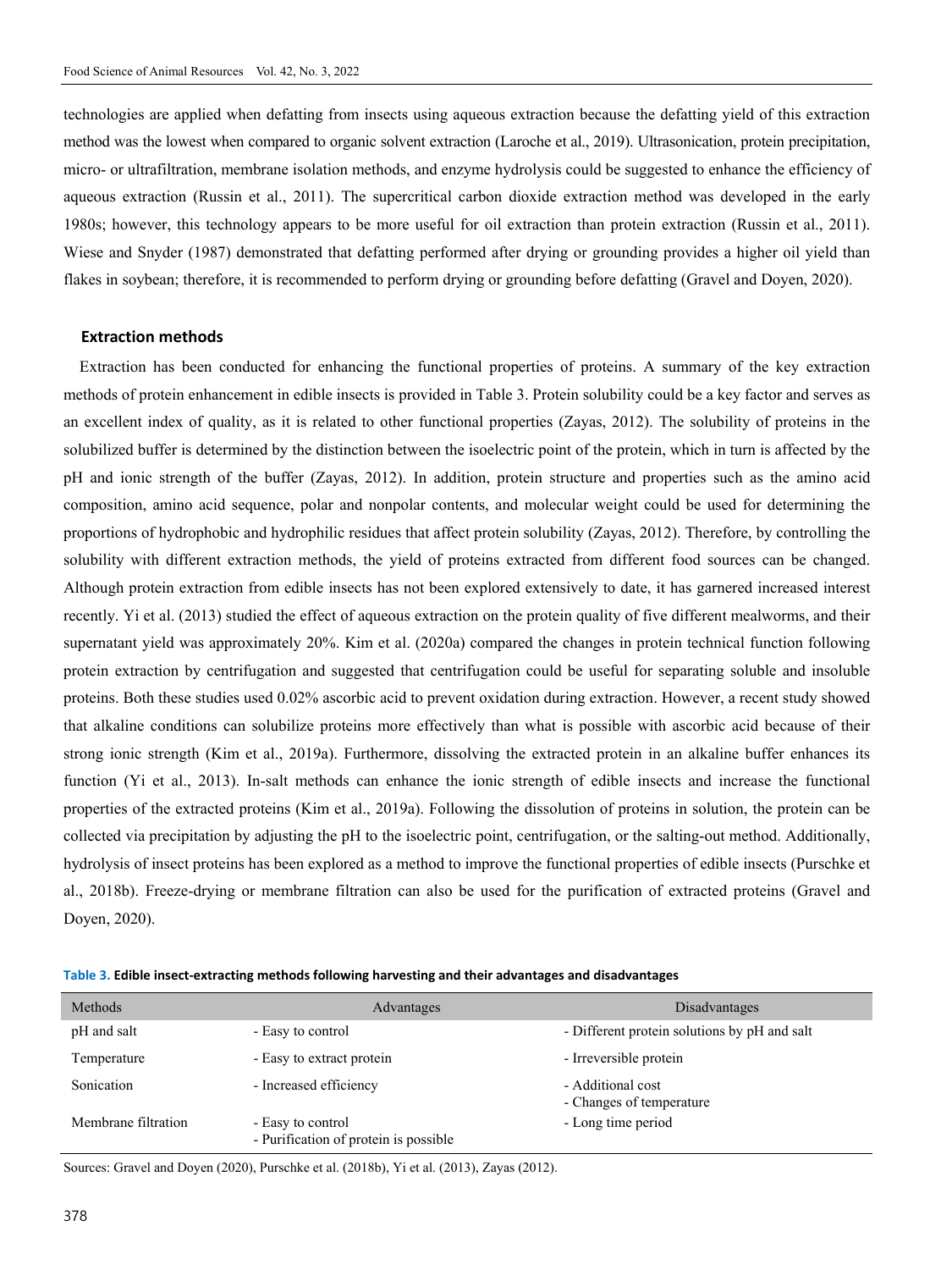# **Quality Characteristics of the Protein in Processed Edible Insects**

The physicochemical properties of proteins can be modified via the aforementioned steps to enhance the nutritional value and functional properties of edible insects. Regardless of insect biotic factors, chemical or mechanical modification can improve the value of edible insects for people who rely on edible insects as novel food resources.

#### **Nutritional aspects**

Edible insects have high nutritional value and low environmental costs in terms of protein production (Bosch et al., 2019; Kim et al., 2019b; Oonincx and de Boer, 2012). Bußler et al. (2016) increased the crude protein yield from two different edible insects (*T. molitor* and *Hermetica illucens*) by defatting protein isolation. Mintah et al. (2020a) estimated the chemical composition of black soldier fly larvae using a Box−Behnken design with the Box−Wilson methodology to optimize the processing conditions. The optimal extraction time, temperature, and alkaline solution ratio to obtain the highest protein yield were 59.43 min, 52.23℃, and a 24.85-fold alkaline solution, respectively. These optimized conditions yielded a protein content of over 80% and enhanced the utility of edible insect proteins. An increase in protein content was also reported in another previous study on insect-processing; however, the authors indicated the possibility of overestimation of the protein content in edible insects (Janssen et al., 2017). The crude protein content was estimated using various nitrogen-to-protein conversion factors (Kp) derived from the ratio of protein nitrogen to total nitrogen, and the average Kp value of three different edible insect larvae (4.76 before extraction, 5.60 after extraction) was lower than the conventional Kp value (6.25). Thus, the non-protein fraction from insects, which includes nitrogen, can cause protein content overestimation, and removal of the non-protein fraction can increase the Kp value of edible insects (Janssen et al., 2017). Kim et al. (2020a) reported that the insect protein content can be increased by defatting and extraction. The protein content was increased to a maximum of 40% after defatting and extraction, and the >80% chitin content in edible insects was removed following extraction. Among various components, regulating or enhancing the protein content is the main challenge in promoting the widespread consumption and nutritional value of edible insects; amino acid profiling and digestibility have also been used to estimate the value of edible insects as novel protein sources. A few fresh edible insects cannot meet the amino acid requirements for humans; however, the general processed edible insects can meet the requirements of human nutrition and high digestibility, which are comparable with those obtained from animal meat (van Huis et al., 2021).

#### **Functional properties**

In the food industry, protein-based materials such as meat, fish, eggs, milk, and plant proteins are widely processed using various methods. The major protein functionalities in food include solubility, water/oil holding capacity, foaming properties, emulsifying properties, and gelling properties (Zayas, 2012). Previous studies have shown that the addition of edible insect flour could increase the nutritional value of food, however, it resulted in a decrease in the physicochemical properties (Azzollini et al., 2018; Bessa et al., 2019; Biró et al., 2019; da Rosa Machado and Thys, 2019; Duda et al., 2019; Haber et al., 2019). These characteristics can be enhanced by the removal of non-protein ingredients. Furthermore, modification of insect protein functionality has been investigated (Gravel and Doyen, 2020). Fractionation processing has been used for enhancing insect protein functionalities (Bußler et al., 2016; Gravel and Doyen, 2020; Kim et al., 2019a; Kim et al., 2020a; Mintah et al., 2020a; Purschke et al., 2018b). The increase in protein content increased the protein functionality of *T. molitor, P. brevitarsis,* and *Allomyrina dichotoma* (Kim et al., 2020a). Following fat removal, the foaming capacity increased more than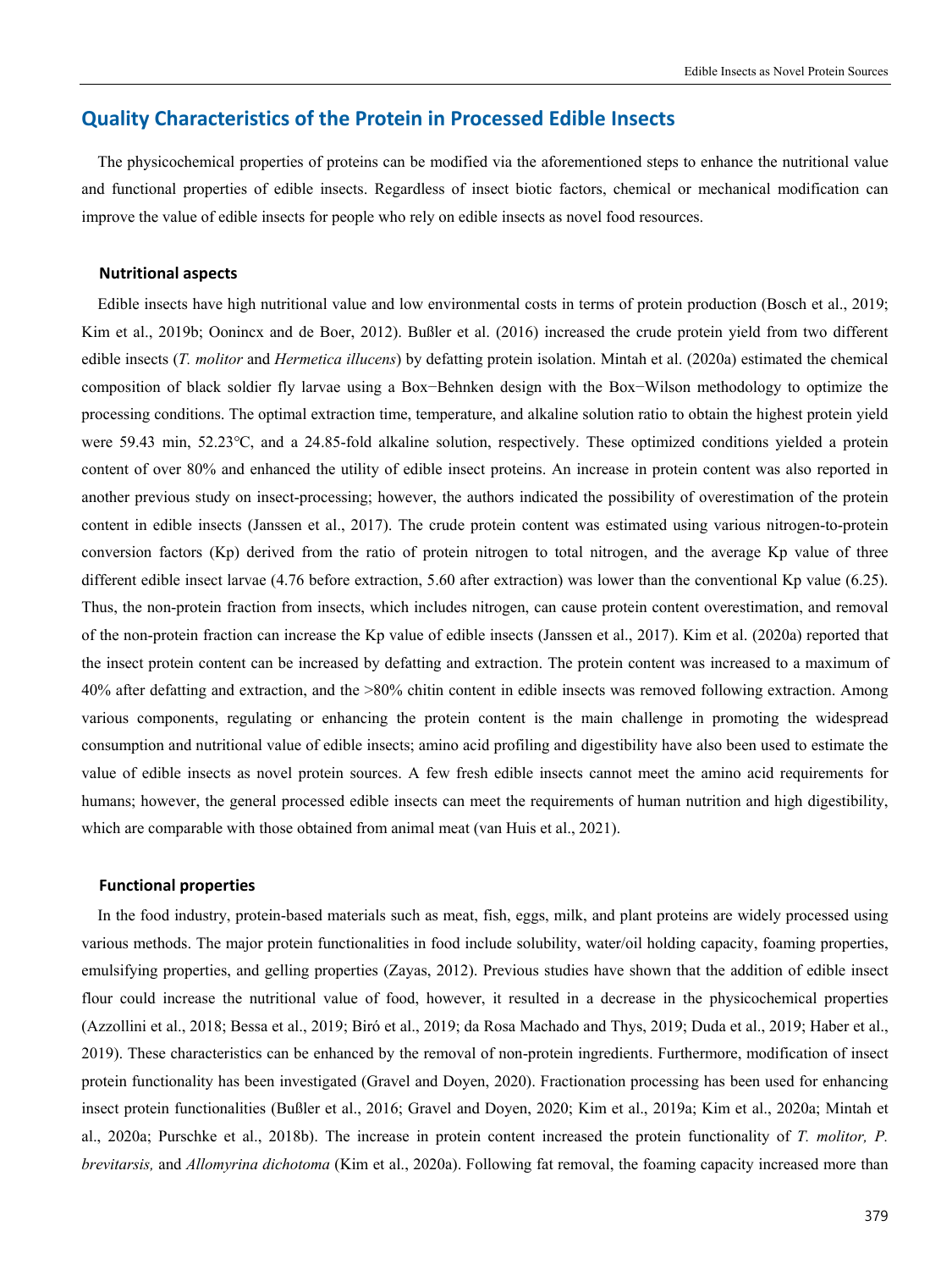three-fold and the foam stability increased rapidly. Chitin removal had a more critical impact on the emulsifying properties than fat removal. Enzymatic hydrolysis can also be used to enhance the protein functionality of edible insects (Gravel and Doyen, 2020; Purschke et al., 2018b). Purschke et al. (2018b) studied the effect of enzymatic hydrolysis on the functional properties of *Locusta migratoria* L. Insect was hydrolyzed by various enzymes (alcalase, neutrase, flavourzyme, and papain), enzyme-substrate ratio (0.05%−1.0%), heat pre-treatment (60℃−80℃; 10−60 min), and hydrolysis time (0−24 h). They confirmed that changes in functional properties of hydrolyzed insects were different by hydrolysis condition. Protein solubility, foam properties, emulsifying activity, and oil-binding capacity increased with a decrease in the protein molecular weight (decrease from 25−75 kDa to 10−15 kDa) after enzymatic hydrolysis. However, Dion-Poulin et al. (2020) found no significant difference in protein functionality following enzymatic hydrolysis by Alcalase® (3%, 80℃, 15 min) but reported that emulsifying activity decreased. Mintah et al. (2020b) pre-treated soldier flies with enzymatic hydrolysis (alkaline protease; 9,000 U/g, 50℃, 90 min) using ultrasound, and the pre-treated hydrolysates had a high molecular weight distribution below 1,000 Da with changes in the secondary structure of proteins (increased α-helix and decreased β-sheet), consequently improving the dispersibility, turbidity, and particle size. Enzymatic polymerization has been shown to increase protein functionality. Transglutaminase is an effective and typically used polymerizing enzyme in the food industry. Kim et al. (2020b) reported the effect of reaction time on the protein functionality of *P. brevitarsis*, in which a reaction time of over 90 min could induce excessive protein aggregation and decrease in functionality. Therefore, regulation of the non-protein components and structural characteristics of insect proteins should be conducted to improve the protein functionality of insects.

### **Application of Insect Protein in Foods**

The high nutritional value of edible insects in terms of their protein and fat content can help promote their incorporation into conventional dishes. The quality characteristics of insect-enriched foods have been estimated with various methods. Some researchers have focused on the nutritional value, while others have mainly focused on the physical characteristics of insect-enriched food. Detailed information of these studies and the various methods employed are provided in Table 4 (plantbased food) and Table 5 (animal-based food). Here, we summarize the effects of these methods on enhancing or reducing the value and food quality of insect-enriched food from the aspects of nutritional and physicochemical properties.

#### **Nutritional enhancement**

Edible insects are a good source of nutrition with several advantages, and their supplementation in various foods has been shown to enhance the nutritional value of plant-based foods (Table 4). For example, protein, fat, fiber, and dietary fiber content was found to be higher in bread containing crickets (*A. domesticus*) than in control bread (Osimani et al., 2018). Cinereous cockroaches also increase the nutritional value of bread by enhancing the protein content and unsaturated fatty acid composition (de Oliveira et al., 2017). Similarly, bread enriched with defatted powder of grasshopper (*Schistocerca gregaria*) had higher protein, fat, and dietary fiber content (Haber et al., 2019). Moreover, supplementation with *T. molitor* improved the nutritional value of bread by increasing the EAA, free amino acid, and protein content, without significant differences in the nutritional quality of lipids (Roncolini et al., 2019). Crude fiber and protein content of egg pasta was increased using mealworm and grasshopper powder supplementation (Çabuk and Yılmaz, 2020). Cricket powder and silkworm powder increased the protein content of durum wheat pasta and buckwheat pasta, and the energy value also increased with the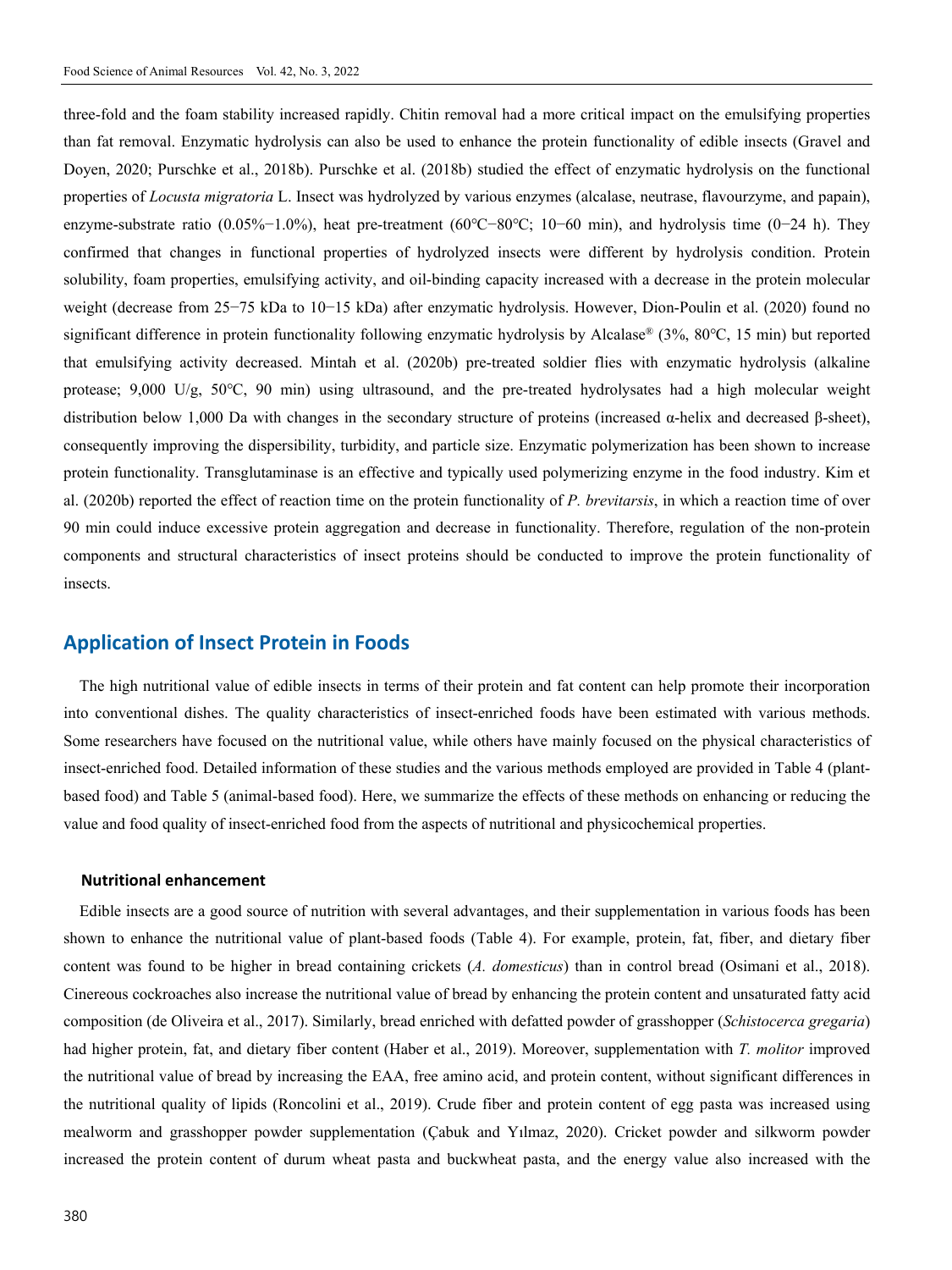| Compared food type              | Added insects              | Enriched food quality                                                                                                         | Devalued food quality                                    | References                         |
|---------------------------------|----------------------------|-------------------------------------------------------------------------------------------------------------------------------|----------------------------------------------------------|------------------------------------|
| Wheat bread                     | Acheta domesticus          | - Protein, fat, fiber ash, and<br>energy value<br>- Essential leavening amino<br>acid<br>- Essential fatty acid<br>- Firmness | - Specific volume<br>- Microbial characteristics         | Osimani et al. (2018)              |
|                                 | Locusta migratoria         | - Protein, fat, fiber, and ash<br>content<br>- Essential amino acid                                                           | - Specific volume<br>- Overall acceptability             | Althwab et al. (2021)              |
|                                 | Tenebrio molitor           | - Protein and essential amino<br>acids<br>- Specific volume                                                                   | - Firmness<br>- Sensory evaluation                       | Roncolini et al. (2019)            |
|                                 | Schistocerca gregaria      | - Protein, fat, ash, fiber                                                                                                    | - Hardness, springiness<br>- Specific volume             | Haber et al. (2019)                |
| Gluten-free bread               | Gryllus assimilis          | - Protein, fat, ash, and lipid<br>content<br>- Hardness, chewiness                                                            | - Specific volume<br>- High porosity and cell<br>density | da Rosa Machado and Thys<br>(2019) |
| Pasta                           | Cricket powder             | - Protein, fat, ash, and energy<br>value<br>- Cooking loss<br>- Firmness                                                      | - Cooking time                                           | Duda et al. (2019)                 |
| Buckwheat pasta                 | Silkworm powder            | - Protein<br>- Cooking time                                                                                                   | - Energy value<br>- Acidity over storage                 | Biró et al. (2019)                 |
| <b>Extruded</b> cereal<br>snack | T. molitor                 | - Protein<br>- Digestibility<br>- Pore density<br>- Pore well thickness                                                       | - Poor expansion<br>- Porosity<br>- Pore size            | Azzollini et al. (2018)            |
|                                 | Sphenarium<br>purpurascens | - Protein, ash<br>- Browning index                                                                                            | - Carbohydrate value<br>- Whiteness index                | Ramírez-Rivera et al. (2021)       |

|  | Table 4. Nutritional effects of the application of edible insects to conventional plant-based food |
|--|----------------------------------------------------------------------------------------------------|
|--|----------------------------------------------------------------------------------------------------|

addition of insects (Biró et al., 2019; Duda et al., 2019). Various carbohydrate-based foods, such as snacks, protein bars, energy bars, rice, buns, and biscuits, have been enriched with edible insects (Adámek et al., 2018; Alemu et al., 2016; Azzollini et al., 2018; Niaba Koffi et al., 2013; Tao, 2016). These studies suggest that the protein and EAA content of carbohydrate-based foods could be improved by supplementation with edible insect protein powder, consequently enhancing the nutritional value of edible insects.

Furthermore, edible insects can be added to animal protein-based foods as substitutes or ingredients (Table 5). Replacing 10% of lean meat with pre-treated mealworms and silkworms in emulsified sausage was shown to significantly increase its protein and mineral content (Kim et al., 2016). Similarly, silkworm (*Bombyx mori*) pupae added to pork meat batter was reported to increase the protein content of the meat product (Park et al., 2017). Thus, these studies indicated that the addition of insect flour could increase the protein content of various foods. However, 5because the black soldier fly (*H. illucens*) has a lower protein content than pork, insect-based Vienna-style sausages had a lower protein content than pork-based sausages (Bessa et al., 2019).

#### **Enhancement of physicochemical properties**

Proteins have various functional properties, which may affect the final physicochemical properties of plant-based food (Table 4). Gluten-free food may contain alternative proteins that can form a structure similar to that of gluten with a good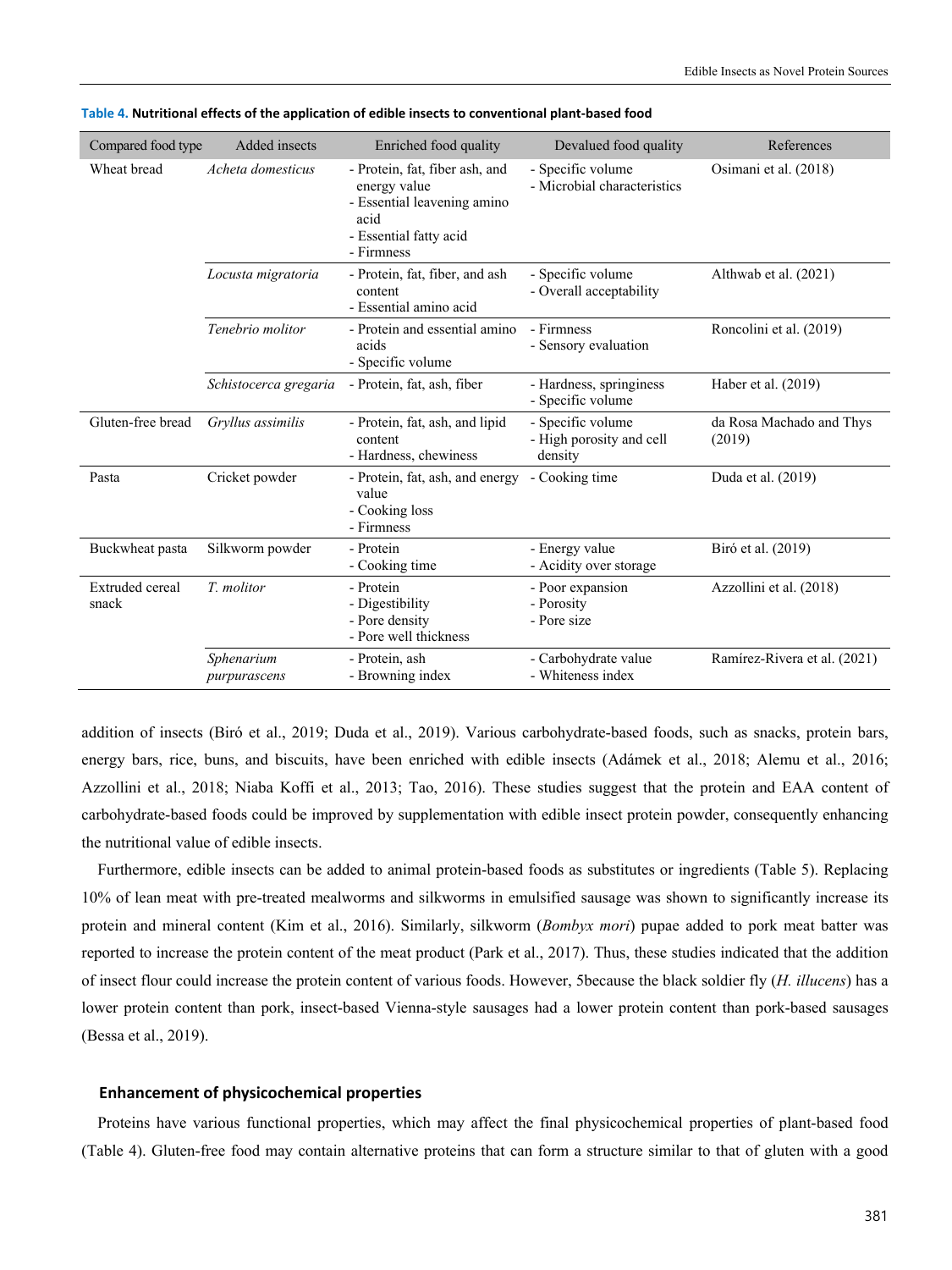| Compared food type | Added insects                             | Enriched food quality                                                                                                    | Devalued food quality                                                                       | References                 |
|--------------------|-------------------------------------------|--------------------------------------------------------------------------------------------------------------------------|---------------------------------------------------------------------------------------------|----------------------------|
| Meat emulsion      | <i>T. molitor</i> larva                   | - Protein, fat, and ash                                                                                                  | - Cooking loss<br>- Protein solubility<br>- Emulsion stability<br>- Hardness<br>- Viscosity | Choi et al. (2017)         |
| Emulsion sausage   | <i>T. molitor</i> and<br>Bombyx mori pupa | - Protein, fat, and minerals<br>- Cooking yield<br>- Hardness, springiness,<br>cohesiveness, gumminess,<br>and chewiness | - Protein solubility<br>- Lipid oxidation                                                   | Kim et al. (2016)          |
| Meat batter        | <i>Bombyx mori</i> pupa                   | - Protein, fat, and ash<br>- Viscosity<br>- Cooking loss<br>- Hardness, springiness,<br>gumminess, and chewiness         | - Lightness                                                                                 | Park et al. (2017)         |
| Jerky type         | <i>T. molitor</i> larva                   | - Amino acid value<br>- Water activity<br>- Drying yield                                                                 | - Shear force<br>- Rehydration ratio                                                        | Kim et al. (2022b)         |
| Ice cream          | <i>B. mori</i> pupa                       | - Viscosity<br>- Shelf-life of foam<br>- Hardness                                                                        | - Cream overrun<br>- Cream separation<br>- Overall acceptability                            | David-Birman et al. (2022) |

#### **Table 5. Nutritional effects of the application of edible insects to conventional animal-based food**

gas-holding capacity (Moore et al., 2004). Cricket powder showed acceptable enrichment in gluten-free products, and bread enriched with insects had better functional results than those enriched with lentil and buckwheat (da Rosa Machado and Thys, 2019). Bread enriched with 5% cinereous cockroach flour showed no significant difference from standard wheat bread, and it was classified as good-quality bread. However, the hardness of bread increased when the replacement ratio was more than 10% (de Oliveira et al., 2017). When wheat flour was replaced with grasshopper flour, the specific volume and hardness decreased. Furthermore, bread enriched with defatted insect flour had higher springiness than that prepared with non-defatted insect flour (Haber et al., 2019). The springiness of bread is closely related to its gas-holding capacity. Defatted edible insects have better foaming capacity and stability than non-defatted edible insects (Crowley et al., 2000; Kim et al., 2020a). These studies further demonstrated that the addition of edible insects decreased the specific volume. For example, bread supplemented with mealworm powder has a higher specific volume and softer texture than standard bread (Roncolini et al., 2019). The authors described that these advantages of mealworm might be attributed to the stabilization effect of melted fat on expanding gas cells (Pareyt et al., 2011). Therefore, further studies are required to determine the effect of insect lipids on bread quality. In pasta enriched with crickets, cooking loss decreased, whereas the optimal cooking time and firmness increased (Duda et al., 2019). Silkworm powder increased the water absorption rate and hardness and decreased the optimal cooking time (Biró et al., 2019). Furthermore, the excessive addition of edible insects induced limited expansion of snacks, which may be due to the increased amounts of fat particles (Azzollini et al., 2018). Therefore, the species and fat content of insects should be carefully selected for improving the quality of carbohydrate-based foods.

Physicochemical properties of animal-based food enriched by edible insects were changed (Table 5). In meat products, insect flour as a protein replacement could increase the cooking yield and textural properties of meat emulsion sausage owing to an increase in the ionic strength (Choi et al., 2017; Kim et al., 2016). Silkworm pupae increased the viscous properties, hardness, gumminess, chewiness, and pH, and decreased the cooking loss value when added as an ingredient in pork meat batter (Park et al., 2017). Vienna-style sausages composed of black soldier fly larvae exhibited similar hardness and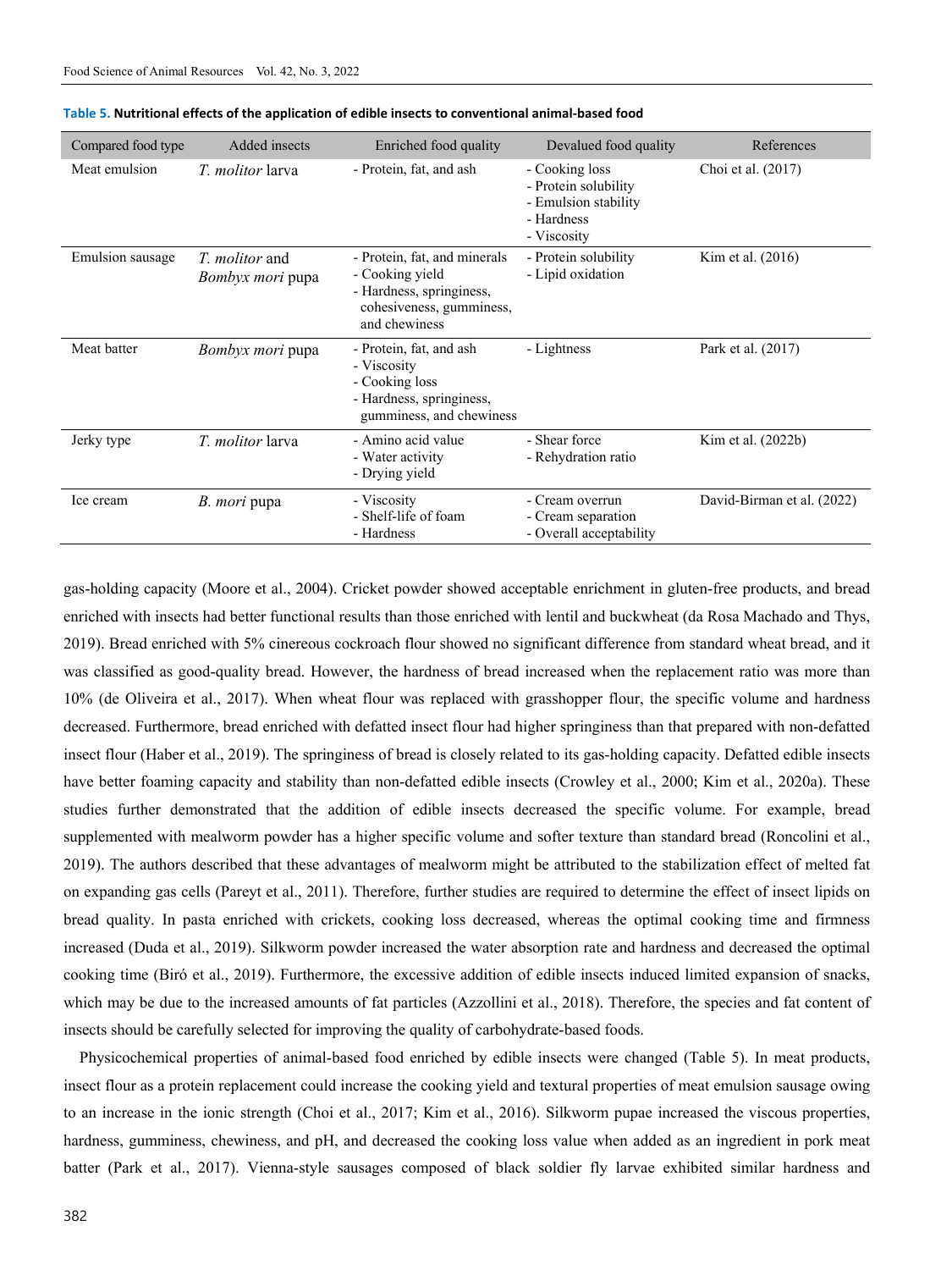cohesiveness values on day 1; however, after 14 days, these values decreased more rapidly than those in pork meat-based sausages (Bessa et al., 2019).

# **Suggesting Strategies for Improving Edible Insect Protein Characteristics**

Aforementioned, edible insect processing such as drying, defatting, and protein extraction could increase protein functionality and use of edible insects can be expanded. However, there are clear indications that edible insect proteins as food ingredients exhibit poor maintenance of form and textural properties, suggesting that the application of edible insects mimicking conventional food may be difficult. Therefore, protein modification and improvement of cross-linking are suggested for their efficient use in the edible insect industry. The protein modification could be done with various methods. Protein cross-linking reactions during processing occur under various conditions such as alkaline conditions, heating, oxidizing agents, Maillard reaction, lipid cross-linking, and enzymatic reactions (Singh, 1991). When protein is denatured, disulfide cross-linking in protein-protein interaction is the most frequent reaction occurring in food processing. Cysteine residues produce disulfide cross-links and gelling properties could be affected by this bond. In addition, protein denaturation exposed hydrophobic residues and protein functionality can be increased with protein denaturation (Zayas, 2012). However, excessive denaturation under non-suitable conditions could aggregate protein and deteriorate quality characteristics of protein-based food (Nikbakht Nasrabadi et al., 2021).

Physically, heating is used most widely. Unfolded protein by thermal energy could improve functionality (Zayas, 2012). With technological development, various heating methods are used to heat food such as ohmic heating, microwave heating, radio frequency, and infrared irradiation (Nikbakht Nasrabadi et al., 2021). However, heating under alkaline conditions induces racemization that causes the production of de-hydro amino acids (lysinoalanine and lanthionine), which cannot be digested, thereby reducing the nutritional value of food (Gerrard, 2002). Moreover, high pressure can be used to accelerate the cross-linking reaction and protein aggregation. Food processed under a high-pressure conditions has a soft texture; however, it is not easily broken. Pressure levels and time are important factors in determining the textural properties of food (Totosaus et al., 2002). Above these technologies, irradiation, pulsed-electric field, extrusion, and cold atmospheric plasma have been used to improve quality characteristics of protein-based food (Azzollini et al., 2018; Nikbakht Nasrabadi et al., 2021; Ojha et al., 2021).

Chemically, grafting technology, which involves the reaction of protein and sugar (Maillard reaction), can improve the functional properties of proteins. However, among the various compounds produced during the Maillard reaction, compounds that improve the functional properties of reacted proteins by reducing sugar have not yet been identified (Gerrard, 2002). Phosphorylation has been used to modify protein-based materials to keep nutritional value (Liu et al., 2020). Catalyzed covalent bonds between phosphate and protein change the protein structure and protein functionality can be improved (Nikbakht Nasrabadi et al., 2021). Physicochemical properties of pH-shifted edible insects were improved, and it also improved gel properties of myofibril gel (Kim et al., 2022a). In addition, because edible insects contain abundant chitin contents, acetylation modification could be improved functionality of insects (Kim et al., 2019b; Nikbakht Nasrabadi et al., 2021).

Enzymatic reactions may be a useful way to enhance the textural properties along with food safety. Disulfide cross-linking can be achieved through enzymatic systems such as disulfide isomerase and rearrangement of low-molecular-weight sulfhydryl compounds, and sulfhydryl oxidase can catalyze the formation of disulfide bonds (Singh, 1991). Lysine residues can cross-link with each other, and this reaction can enhance or retain the nutritional value of protein by transglutaminase (Gerrard, 2002). Hydrocolloids can be used to enhance the properties of insect proteins. Owing to their high viscosity,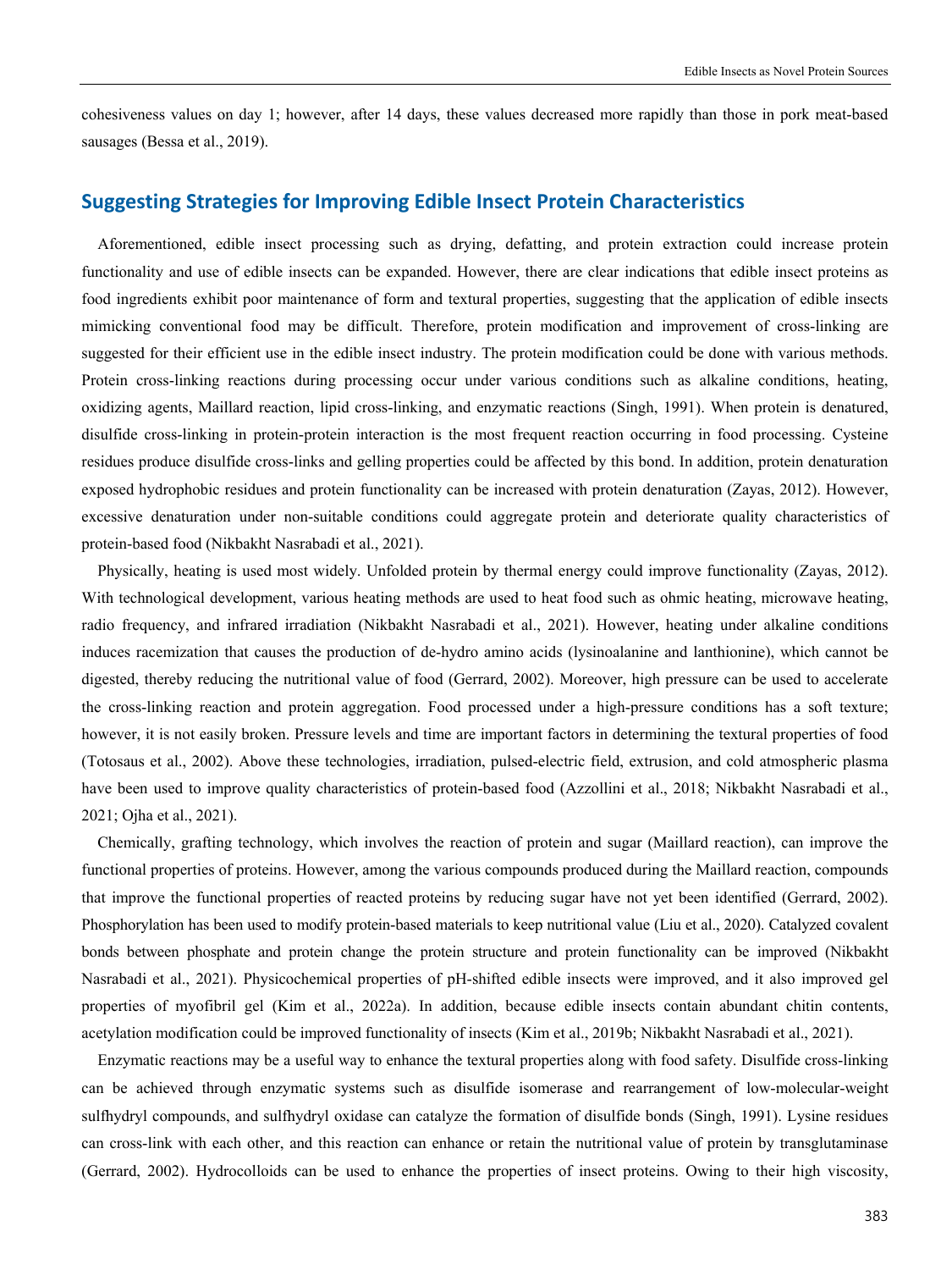thickening, emulsifying, stabilization, and gelling properties, hydrocolloids can maintain the shape of protein extracts, and the processes to manufacture food mimics using edible insects could be increased (Saha and Bhattacharya, 2010). Various ingredients containing proteins and polysaccharides have high hydrophilic properties. Starch; xanthan; and various gums such as guar gum, locust bean gum, and cellulose derivatives can be used as thickening ingredients, while alginate, gelatin, agar, carrageenan, and pectin act as gelling agents (Saha and Bhattacharya, 2010).

### **Conclusion**

Although edible insects with excellent nutritional value have been consumed widely in developing countries, food neophobia and prejudice against insects limit their consumption as food sources on a global scale. Therefore, the food industry has attempted to change the appearance of insects through grinding or extraction before adding them to conventional food. Unfortunately, despite the enriched nutritional value of edible insect-supplemented food, the textural and gelling properties are reported to deteriorate. Therefore, there is a need to develop more consumer-friendly insect food to increase the consumption of edible insect proteins as a sustainable alternative to conventional food.

# **Conflicts of Interest**

The authors declare no potential conflicts of interest.

# **Acknowledgements**

This research was supported by the Main Research Program (E0211200-02) of the Korea Food Research Institute (KFRI) funded by the Ministry of Science and ICT (Republic of Korea). This research was also partially supported by the National Research Foundation of Korea (NRF) grant funded by the Korea Government (Ministry of Science and ICT) (Grant number: NRF- 2021R1F1A1063577).

## **Author Contributions**

Conceptualization: Kim TK, Choi YS. Data curation: Jung S, Choi YS. Formal analysis: Kim TK, Cha JY, Choi YS. Investigation: Choi YS. Writing - original draft: Kim TK, Cha JY, Yong HI, Jang HW, Jung S, Choi YS. Writing - review & editing: Kim TK, Cha JY, Yong HI, Jang HW, Jung S, Choi YS.

## **Ethics Approval**

This article does not require IRB/IACUC approval because there are no human and animal participants.

# **References**

- Adámek M, Adámková A, Mlček J, Borkovcová M, Bednářová M. 2018. Acceptability and sensory evaluation of energy bars and protein bars enriched with edible insect. Potr S J Food Sci 12:431-437.
- Alemu MH, Olsen SB, Vedel SE, Kinyuru J, Pambo KO. 2016. Integrating sensory evaluations in incentivized discrete choice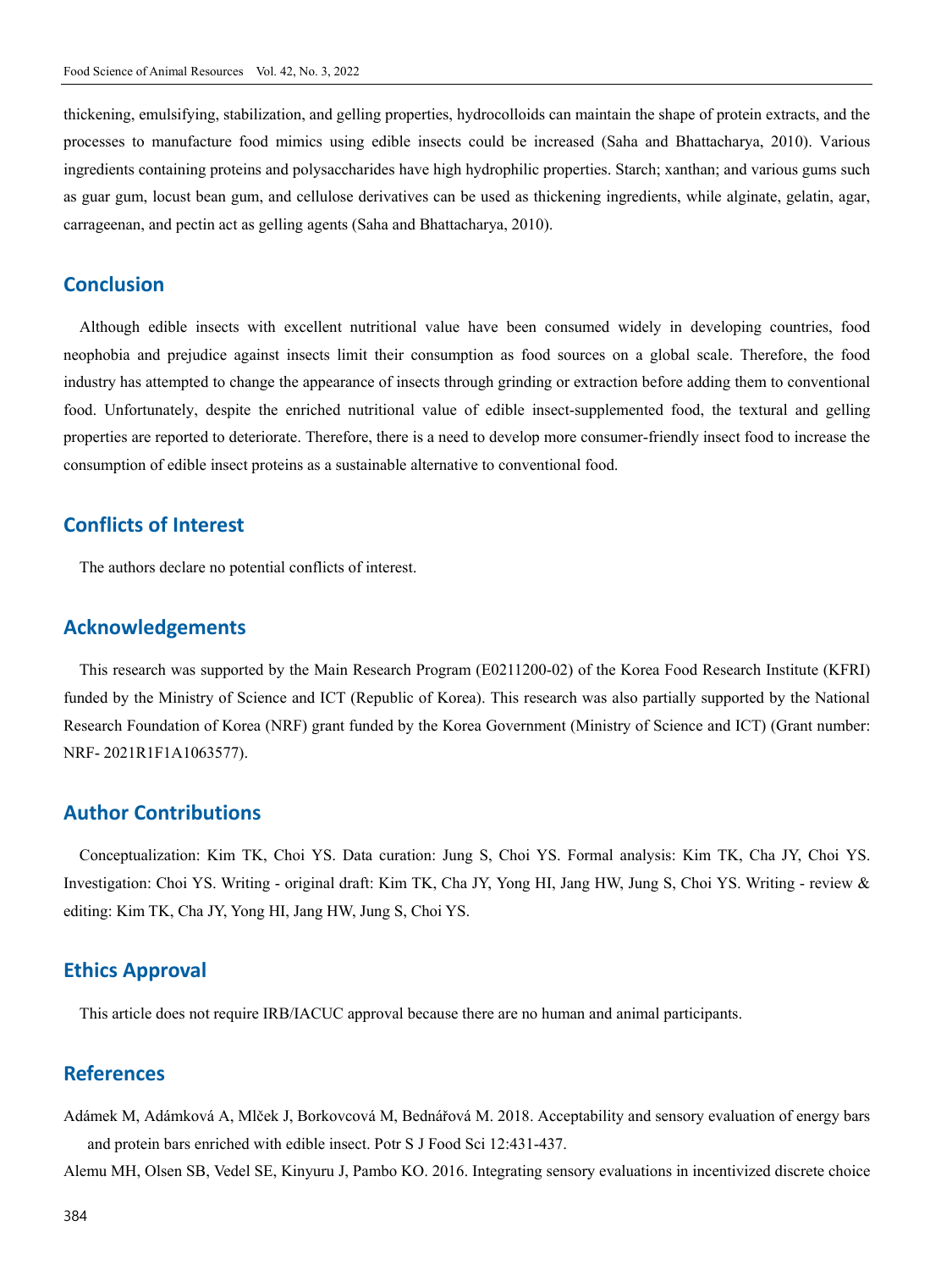experiments to assess consumer demand for cricket flour buns in Kenya. IFRO Working Paper 2016/02. University of Copenhagen, Copenhagen, Denmark.

- Althwab SA, Alhomaid RM, Ali RFM, Mohammed El-Anany A, Mousa HM. 2021. Effect of migratory locust (*Locusta migratoria*) powder incorporation on nutritional and sensorial properties of wheat flour bread. Br Food J 123:3576-3591.
- Antal T. 2015. Comparative study of three drying methods: Freeze, hot air-assisted freeze and infrared-assisted freeze modes. Agron Res 13:863-878.
- Azúa RV. 2003. La domesticación animal. Plaza y Valdés, Mexico City, Mexico.
- Azzollini D, Derossi A, Fogliano V, Lakemond CMM, Severini C. 2018. Effects of formulation and process conditions on microstructure, texture and digestibility of extruded insect-riched snacks. Innov Food Sci Emerg Technol 45:344-353.
- Barsics F, Caparros Megido R, Brostaux Y, Barsics C, Blecker C, Haubruge E, Francis F. 2017. Could new information influence attitudes to foods supplemented with edible insects? Br Food J 119:2027-2039.
- Berners-Lee M, Kennelly C, Watson R, Hewitt CN. 2018. Current global food production is sufficient to meet human nutritional needs in 2050 provided there is radical societal adaptation. Elementa 6:52.
- Bessa LW, Pieterse E, Sigge G, Hoffman LC. 2019. An exploratory study into the use of black soldier fly (*Hermetia illucens*) larvae in the production of a vienna-style sausage. Meat Muscle Biol 3:289-298.
- Biró B, Fodor R, Szedljak I, Pásztor-Huszár K, Gere A. 2019. Buckwheat-pasta enriched with silkworm powder: Technological analysis and sensory evaluation. LWT-Food Sci Technol 116:108542.
- Bosch G, van Zanten HHE, Zamprogna A, Veenenbos M, Meijer NP, van der Fels-Klerx HJ, van Loon JJA. 2019. Conversion of organic resources by black soldier fly larvae: Legislation, efficiency and environmental impact. J Clean Prod 222:355- 363.
- Bußler S, Rumpold BA, Jander E, Rawel HM, Schlüter OK. 2016. Recovery and techno-functionality of flours and proteins from two edible insect species: Meal worm (*Tenebrio molitor*) and black soldier fly (*Hermetia illucens*) larvae. Heliyon 2:e00218.
- Çabuk B, Yılmaz B. 2020. Fortification of traditional egg pasta (*Erişte*) with edible insects: Nutritional quality, cooking properties and sensory characteristics evaluation. J Food Sci Technol 57:2750-2757.
- Castro M, Chambers E IV. 2019. Willingness to eat an insect based product and impact on brand equity: A global perspective. J Sens Stud 34:e12486.
- Choi YS, Kim TK, Choi HD, Park JD, Sung JM, Jeon KH, Paik HD, Kim YB. 2017. Optimization of replacing pork meat with yellow worm (*Tenebrio molitor* L.) for frankfurters. Korean J Food Sci Anim Resour 37:617-625.
- Crowley P, Grau H, Arendt EK. 2000. Influence of additives and mixing time on crumb grain characteristics of wheat bread. Cereal Chem 77:370-375.
- da Rosa Machado C, Thys RCS. 2019. Cricket powder (*Gryllus assimilis*) as a new alternative protein source for gluten-free breads. Innov Food Sci Emerg Technol 56:102180.
- de Oliveira LM, da Silva Lucas AJ, Cadaval CL, Mellado MS. 2017. Bread enriched with flour from cinereous cockroach (*Nauphoeta cinerea*). Innov Food Sci Emerg Technol 44:30-35.
- Dion-Poulin A, Laroche M, Doyen A, Turgeon SL. 2020. Functionality of cricket and mealworm hydrolysates generated after pretreatment of meals with high hydrostatic pressures. Molecules 25:5366.
- Duda A, Adamczak J, Chełmińska P, Juszkiewicz J, Kowalczewski P. 2019. Quality and nutritional/textural properties of durum wheat pasta enriched with cricket powder. Foods 8:46.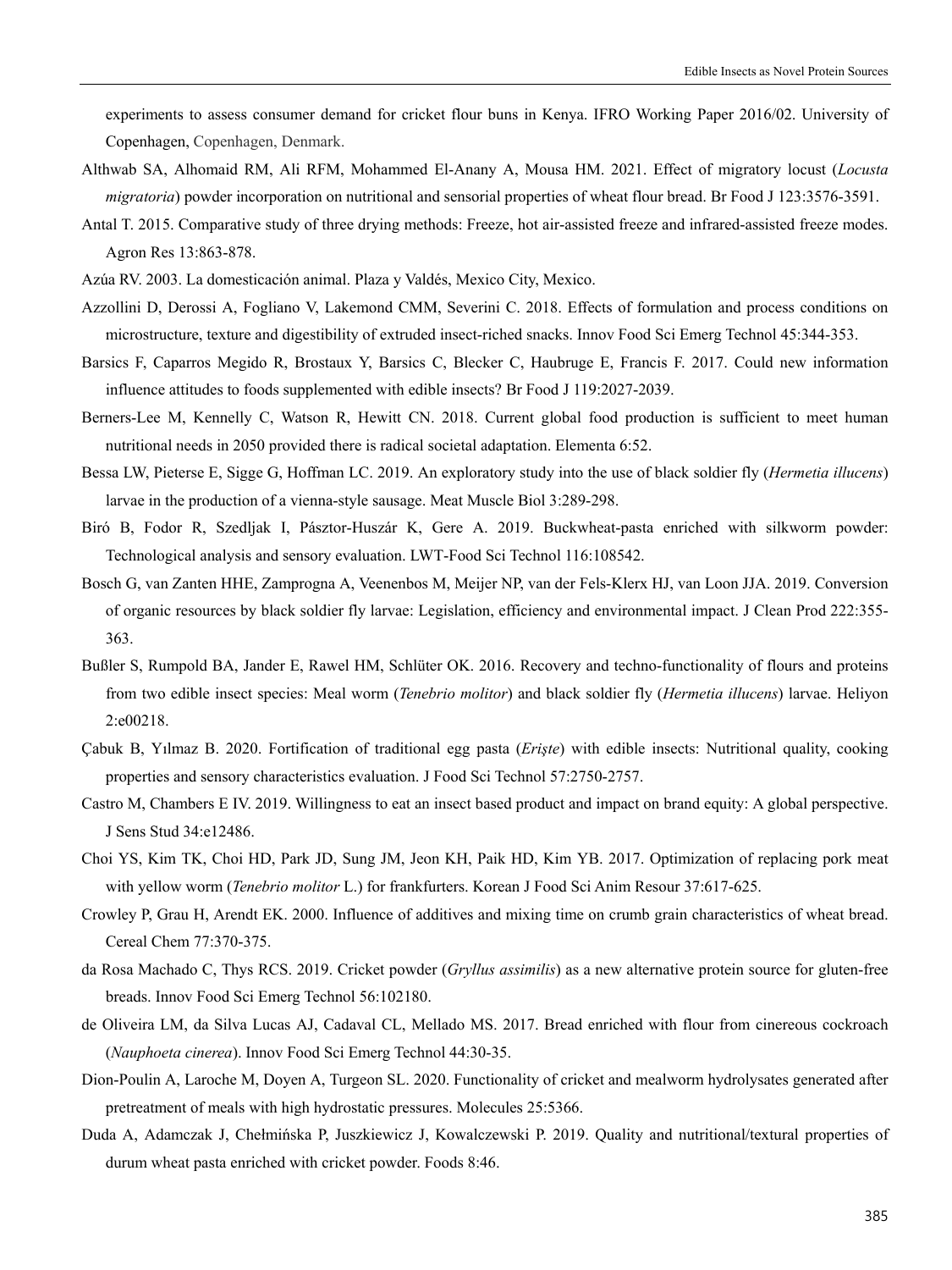- Gerrard JA. 2002. Protein–protein crosslinking in food: Methods, consequences, applications. Trends Food Sci Technol 13:391-399.
- Gravel A, Doyen A. 2020. The use of edible insect proteins in food: Challenges and issues related to their functional properties. Innov Food Sci Emerg Technol 59:102272.
- Haber M, Mishyna M, Martinez JJI, Benjamin O. 2019. The influence of grasshopper (*Schistocerca gregaria*) powder enrichment on bread nutritional and sensorial properties. LWT-Food Sci Technol 115:108395.
- Halloran A, Hanboonsong Y, Roos N, Bruun S. 2017. Life cycle assessment of cricket farming in north-eastern Thailand. J Clean Prod 156:83-94.
- Hnin KK, Zhang M, Mujumdar AS, Zhu Y. 2018. Emerging food drying technologies with energy-saving characteristics: A review. Dry Technol 37:1465-1480.
- Janssen RH, Vincken JP, van den Broek LAM, Fogliano V, Lakemond CMM. 2017. Nitrogen-to-protein conversion factors for three edible insects: *Tenebrio molitor*, *Alphitobius diaperinus*, and *Hermetia illucens*. J Agric Food Chem 65:2275-2278.
- Khampakool A, Soisungwan S, You S, Park SH. 2020. Infrared assisted freeze-drying (irafd) to produce shelf-stable insect food from *Protaetia brevitarsis* (white-spotted flower chafer) larva. Food Sci Anim Resour 40:813-830.
- Kim HW, Setyabrata D, Lee YJ, Jones OG, Kim YHB. 2016. Pre-treated mealworm larvae and silkworm pupae as a novel protein ingredient in emulsion sausages. Innov Food Sci Emerg Technol 38:116-123.
- Kim TK, Lee MH, Yong HI, Kang MC, Jung S, Choi YS. 2022a. Porcine myofibrillar protein gel with edible insect protein: Effect of ph-shifting. LWT-Food Sci Technol 154:112629.
- Kim TK, Yong HI, Cha JY, Park SY, Jung S, Choi YS. 2022b. Drying-induced restructured jerky analog developed using a combination of edible insect protein and textured vegetable protein. Food Chem 373:131519.
- Kim TK, Yong HI, Chun HH, Lee MA, Kim YB, Choi YS. 2020a. Changes of amino acid composition and protein technical functionality of edible insects by extracting steps. J Asia Pac Entomol 23:298-305.
- Kim TK, Yong HI, Jang HW, Kim YB, Choi YS. 2020b. Functional properties of extracted protein from edible insect larvae and their interaction with transglutaminase. Foods 9:591.
- Kim TK, Yong HI, Jeong CH, Han SG, Kim YB, Paik HD, Choi YS. 2019a. Technical functional properties of water- and salt-soluble proteins extracted from edible insects. Food Sci Anim Resour 39:643-654.
- Kim TK, Yong HI, Kim YB, Jung S, Kim HW, Choi YS. 2021. Effects of organic solvent on functional properties of defatted proteins extracted from *Protaetia brevitarsis* larvae. Food Chem 336:127679.
- Kim TK, Yong HI, Kim YB, Kim HW, Choi YS. 2019b. Edible insects as a protein source: A review of public perception, processing technology, and research trends. Food Sci Anim Resour 39:521-540.
- Kirkpatrick TW. 1957. Insect life in the tropics. Longmans, London, UK.
- Lähteenmäki-Uutela A, Marimuthu SB, Meijer N. 2021. Regulations on insects as food and feed: A global comparison. J Insects Food Feed 7:849-856.
- Laroche M, Perreault V, Marciniak A, Gravel A, Chamberland J, Doyen A. 2019. Comparison of conventional and sustainable lipid extraction methods for the production of oil and protein isolate from edible insect meal. Foods 8:572.
- Lenaerts S, Van Der Borght M, Callens A, Van Campenhout L. 2018. Suitability of microwave drying for mealworms (*Tenebrio molitor*) as alternative to freeze drying: Impact on nutritional quality and colour. Food Chem 254:129-136.
- Liceaga AM, Aguilar-Toalá JE, Vallejo-Cordoba B, González-Córdova AF, Hernández-Mendoza A. 2022. Insects as an alternative protein source. Annu Rev Food Sci Technol doi: 10.1146/annurev-food-052720-112443.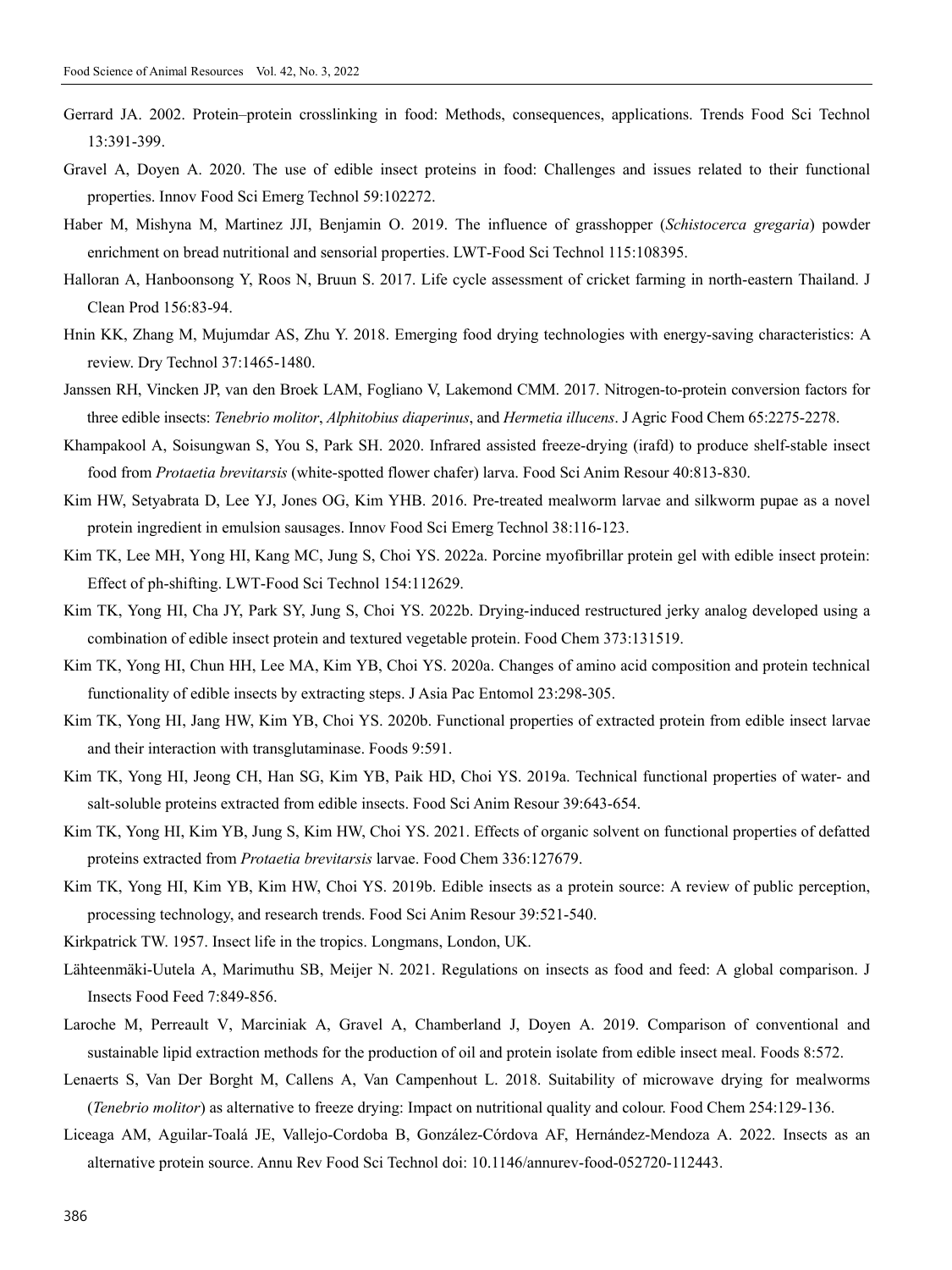- Liu Y, Wang D, Wang J, Yang Y, Zhang L, Li J, Wang S. 2020. Functional properties and structural characteristics of phosphorylated pea protein isolate. Int J Food Sci Technol 55:2002-2010.
- Meyer-Rochow VB, Kejonen A. 2020. Could western attitudes towards edible insects possibly be influenced by idioms containing unfavourable references to insects, spiders and other invertebrates? Foods 9:172.
- Mintah BK, He R, Agyekum AA, Dabbour M, Golly MK, Ma H. 2020a. Edible insect protein for food applications: Extraction, composition, and functional properties. J Food Process Eng 43:e13362.
- Mintah BK, He RH, Dabbour M, Xiang JH, Jiang H, Agyekum AA, Ma H. 2020b. Characterization of edible soldier fly protein and hydrolysate altered by multiple-frequency ultrasound: Structural, physical, and functional attributes. Process Biochem 95:157-165.
- Mishyna M, Chen J, Benjamin O. 2020. Sensory attributes of edible insects and insect-based foods future outlooks for enhancing consumer appeal. Trends Food Sci Technol 95:141-148.
- Moore MM, Schober TJ, Dockery P, Arendt EK. 2004. Textural comparisons of gluten-free and wheat-based doughs, batters, and breads. Cereal Chem 81:567-575.
- Mujumdar AS, Jangam SV. 2011. Some innovative drying technologies for dehydration of foods. Proceedings of ICEF, Athens, Greece. pp 555-556.
- Mutungi C, Irungu FG, Nduko J, Mutua F, Affognon H, Nakimbugwe D, Ekesi S, Fiaboe KKM. 2019. Postharvest processes of edible insects in Africa: A review of processing methods, and the implications for nutrition, safety and new products development. Crit Rev Food Sci Nutr 59:276-298.
- Niaba Koffi PV, Gbassi KG, Beugre AG, Amani T, Malan KA, Gnakri D. 2013. Nutritional and sensory qualities of wheat biscuits fortified with defatted *Macrotermes subhyalinus*. Int J Chem Sci Technol 3:25-32.
- Nikbakht Nasrabadi M, Sedaghat Doost A, Mezzenga R. 2021. Modification approaches of plant-based proteins to improve their techno-functionality and use in food products. Food Hydrocoll 118:106789.
- Nyangena DN, Mutungi C, Imathiu S, Kinyuru J, Affognon H, Ekesi S, Nakimbugwe D, Fiaboe KKM. 2020. Effects of traditional processing techniques on the nutritional and microbiological quality of four edible insect species used for food and feed in East Africa. Foods 9:574.
- Ojha S, Bußler S, Psarianos M, Rossi G, Schlüter OK. 2021. Edible insect processing pathways and implementation of emerging technologies. J Insects Food Feed 7:877-900.
- Oonincx DGAB, de Boer IJM. 2012. Environmental impact of the production of mealworms as a protein source for humans a life cycle assessment. PLOS ONE 7:e51145.
- Osimani A, Milanović V, Cardinali F, Roncolini A, Garofalo C, Clementi F, Pasquini M, Mozzon M, Foligni R, Raffaelli N, Zamporlini F, Aquilanti L. 2018. Bread enriched with cricket powder (*Acheta domesticus*): A technological, microbiological and nutritional evaluation. Innov Food Sci Emerg Technol 48:150-163.
- Pareyt B, Finnie SM, Putseys JA, Delcour JA. 2011. Lipids in bread making: Sources, interactions, and impact on bread quality. J Cereal Sci 54:266-279.
- Park YS, Choi YS, Hwang KE, Kim TK, Lee CW, Shin DM, Han SG. 2017. Physicochemical properties of meat batter added with edible silkworm pupae (*Bombyx mori*) and transglutaminase. Korean J Food Sci Anim Resour 37:351-359.
- Placentino U, Sogari G, Viscecchia R, De Devitiis B, Monacis L. 2021. The new challenge of sports nutrition: Accepting insect food as dietary supplements in professional athletes. Foods 10:1117.
- Post MJ. 2012. Cultured meat from stem cells: Challenges and prospects. Meat Sci 92:297-301.